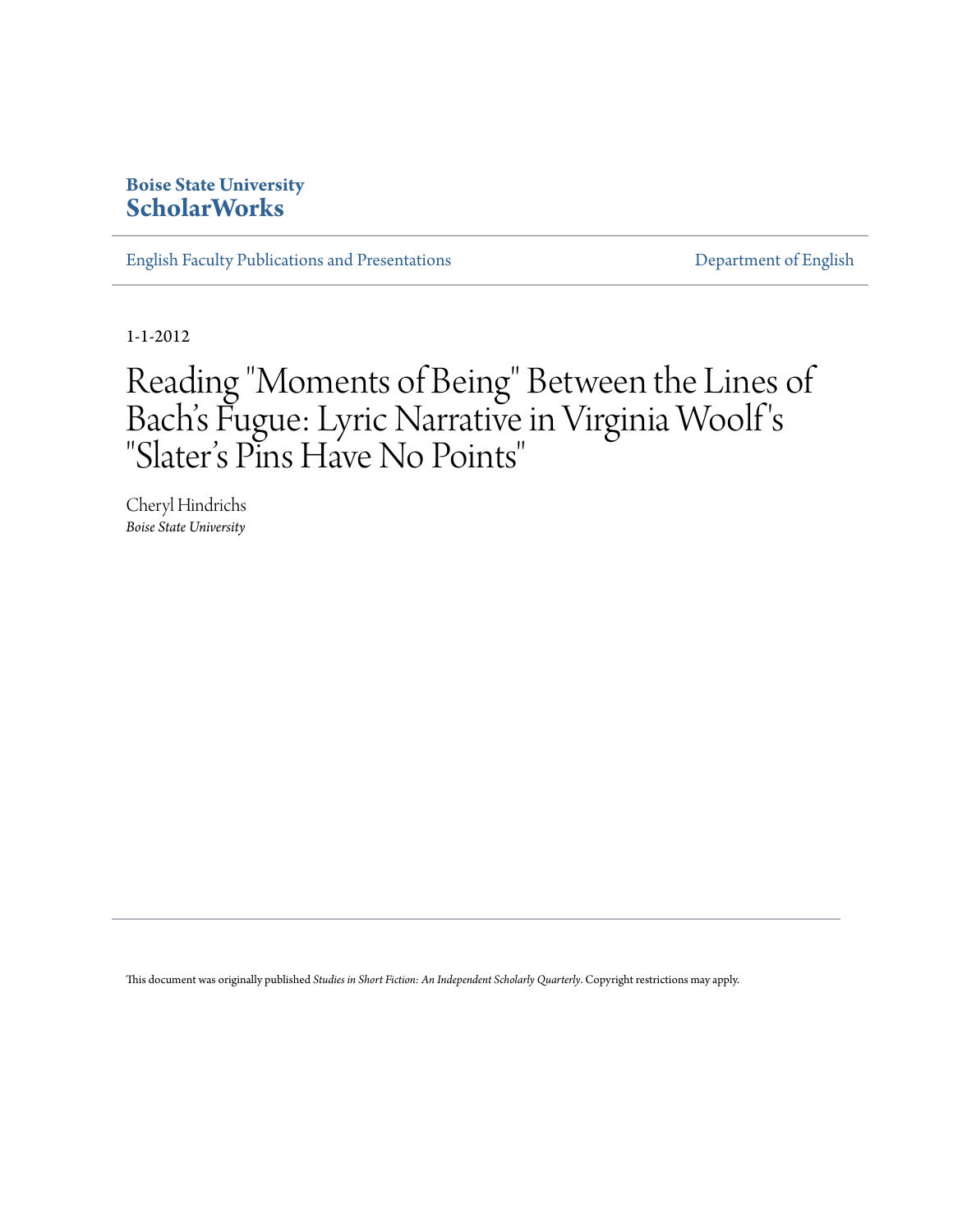# *§***F**

# **Articles**

Reading "Moments of Being" Between the Lines of Bach's Fugue: Lyric Narrative in Virginia Woolf's "Slater's Pins Have No Points"

# *by* Cheryl Hindrichs

The tune began; the first note meant a second; the second a third. Then down beneath a force was born in opposition; then another. On different levels they diverged. On different levels ourselves went forward; flower gathering some on the surface; others descending to wrestle with the meaning; but all comprehending; all enlisted.

(*Between the Acts* 220)

This epigraph provides an adroit map for reading Virginia<br>Woolf's lyric narrative experiments, particularly her short<br>story "Moments of Being: Slater's Pins Have No Points." Woolf's lyric narrative experiments, particularly her short story "Moments of Being: Slater's Pins Have No Points." It captures Woolf's fondness for a fugue's exposition: one note's call prompts the answer of an other. It expresses Woolf's interplay of form and content. Here, as throughout her work, Woolf evokes metaphors of surface ("flower gathering") and depth ("descending to wrestle with the meaning") in order to give them a twist, privileging their productive tension rather than opposition. Woolf's tune is the synthesis of these various rhetorical levels and the complex harmonies of multiple auditors. Moreover, her auditors are not mere passive receivers of the tune, but active participants who create the tune in their listening: "ourselves went forward [. . .] all comprehending; all

*Studies in Short Fiction* 37 (2010): 1–25. © 2010 by Studies in Short Fiction, Inc.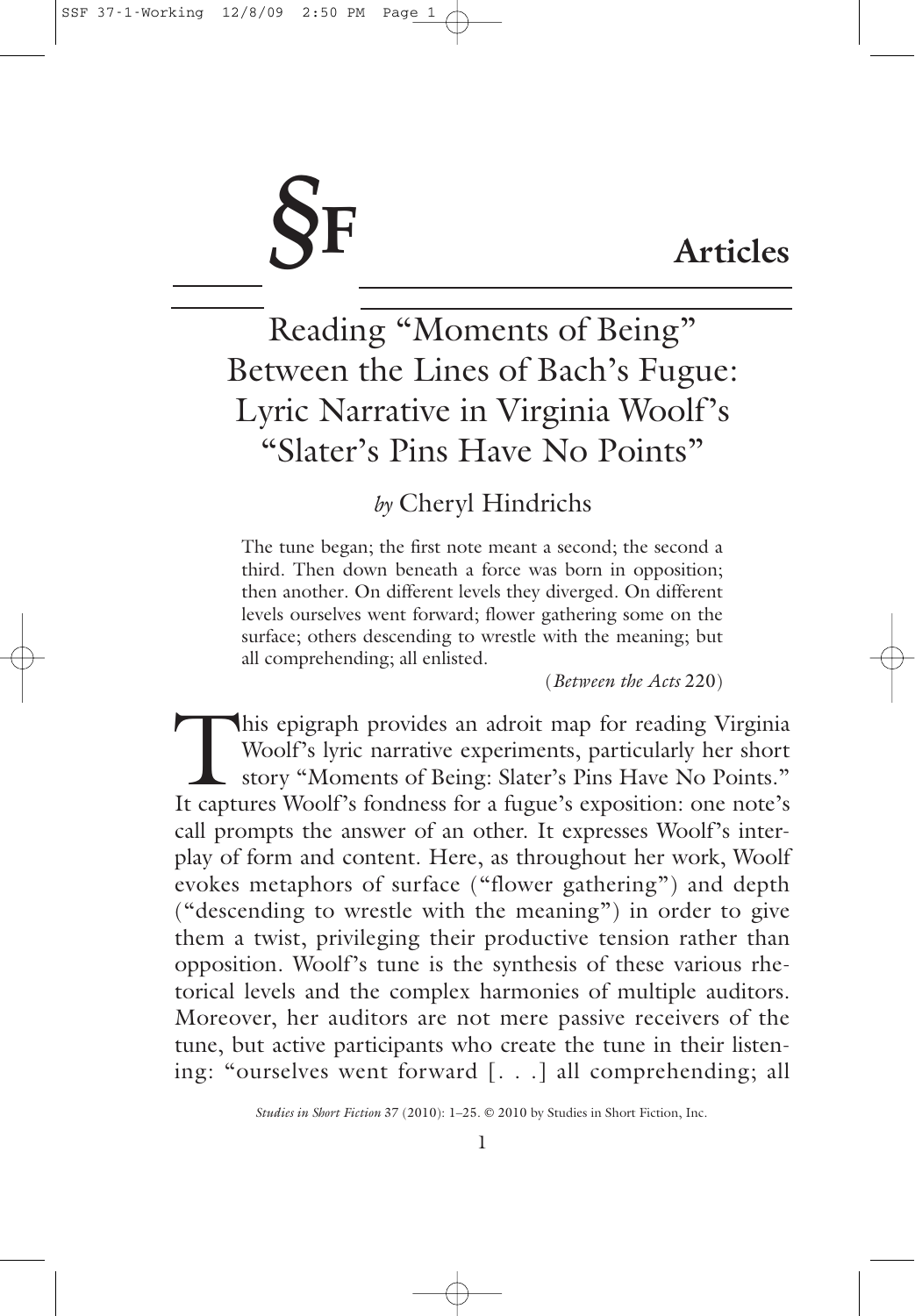enlisted" (220). That this line from her last novel strikingly reflects the form and themes of many of Woolf's works, particularly her short fiction, *To the Lighthouse*, and *The Waves*, attests to the centrality of lyric narrative—and the exemplary model of the fugue—in Woolf's oeuvre, from 1919 to 1941.1 As Patricia Laurence has noted, the rhythm of the fugue as "an aspect of feeling and form" has been "largely unexplored in Woolf's work" (239). Woolf's rhythm, according to Laurence, is an "undertow in language and might be defined as being composed of auditory, visual, or thematic counterpoint with different dimensions of mind and the novel being played off against one another in varying combinations" (240). This "undertow," an alternate or counterposing progression to a conventional narrative progression, might also be defined as the lyric departures of her narrative experiments.

Of her short fiction, "Slater's Pins Have No Points" offers an incisive look at Woolf's innovation in lyric narrative form between *To the Lighthouse* and *The Waves*. Reprinted in 1944 with some revision as "Moments of Being: Slater's Pins Have No Points" in *A Haunted House*, the story first appeared in New York's *The Forum* in January 1928.<sup>2</sup> The genesis of the story can be tracked to a diary entry in 1926, during a period that marks a new confidence in Woolf's work as a modernist artist and theorist. By reading the story in the context of Woolf's evolving narrative theories, I propose that the story represents Woolf's

<sup>1</sup>My use of "lyric" does not refer to verse poetry but the vertical of the poetic mode in contrast to the horizontal or linear progression of the narrative mode. In *Narrative as Rhetoric*, James Phelan modifies Susan Stanford Friedman's definition of lyric, "a mode that foregrounds a simultaneity, a cluster of feelings or ideas that projects a gestalt in stasis," by adding the clarification that lyric suspends "internal judgments of characters (and narrators)"  $(31, 33)$ .

<sup>2</sup>Although citing *A Haunted House*'s edition, to avoid confusion with Woolf's collection *Moments of Being*, I refer to the story's shorter original title.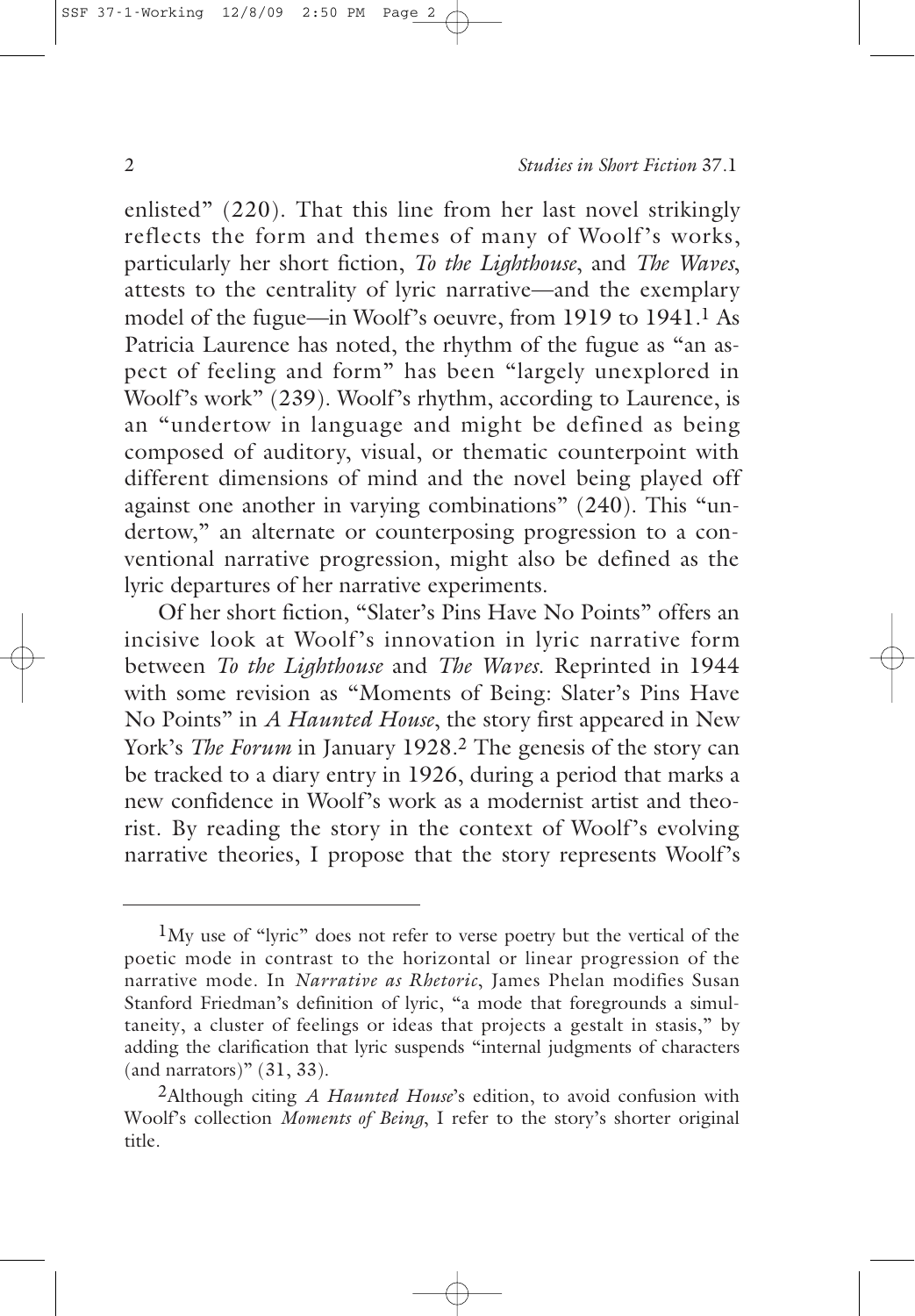move toward the possibilities of the lyric moment in narrative for changing the direction and shape of fiction. It is a move in which Woolf shows how thematic content (love between women) and form (lyrical expansion rather than linear narrative progression) are in a dialectical tension.

The dialectics of form, rhetorical address, and content represented in the epigraph from *Between the Acts* are a focus of this story. As narrative progression develops according to a progressing lyric vision in "Slater's Pins Have No Points," Woolf enlists readers to examine two parallel structures. First, the relationship of the subject's perception and objects of perception in the construction of identity. Second, the reader's and implied author's rhetorical relationship in creating narrative. The two different levels on which readers go forward are the story's narrative dimensions: the mimetic (the characters Julia Craye and Fanny Wilmot) and the synthetic (its form transposes the form of a fugue). Taking Woolf's cues, I examine how the mimetic and synthetic dimensions (that is, the story world and the world of author and audience) work together to enlist readers in Woolf's lyric narrative innovation. This innovation enables Woolf to depart from conventional narrative progression and thus to explore epistemological questions, specifically in the portrayal of a young woman perceiving and composing alternative narratives not sanctioned by a patriarchal culture.

Following James Phelan's model of rhetoric, one can investigate the dual rhetorical dimensions of the story's progression by tracking the parallel between, first, Fanny's act of composing a vision from the form and subject supplied by her piano teacher, Julia Craye; and, second, the implied reader's parallel act of composing a vision from the form and content the implied Woolf has devised. Recalling Phelan's rhetorical definition of narrative—"the telling of a story by someone to someone on some occasion for some purpose" (8), the story not only accents the reader's relationship to the voices of Woolf's narrative, but also the "someone" who has heretofore been stationed behind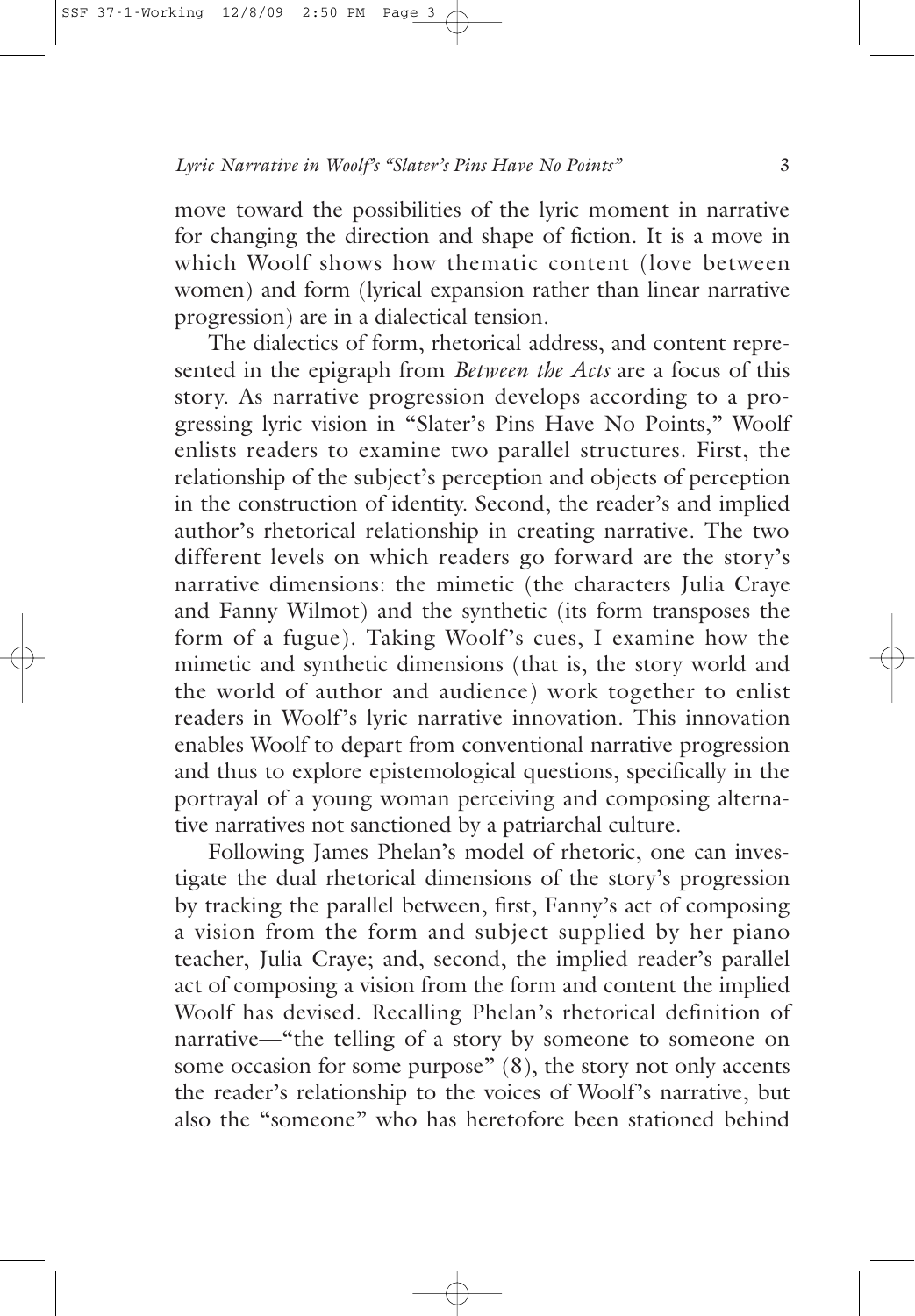the curtain—the author. Woolf's authorial identity is "seductive" ("Slater's" 105) precisely because of its destabilization of the "authority" of the implied author and its invocation to the reader's authority.

The fabula of the story seems fairly simple: Fanny Wilmot has been listening to her piano teacher, Julia Craye, play a Bach fugue, when a rose pinned to Fanny's dress falls to the floor. As Fanny searches for the pin on the floor, she thinks about Julia Craye and composes the story of her life in short scenes and sketches from fragments of dialogue she has heard from or about Julia Craye. The story is completed when Fanny finds the pin and "sees" Julia. The telling of the story, however, is hardly simple. When, in the story's opening, Fanny first stoops "with her ears full of the music," that music includes, on the one hand, Miss Craye's assertion and question—"Slater's pins have no points—don't you always find that?"—and on the other hand, "the last chord of the Bach fugue" struck by Miss Julia Craye (103). When the reader discovers that this line, "Slater's pins have no points—don't you always find that?," becomes a recurring theme in Fanny's thoughts, its initial introduction with a Bach fugue identifies the fugue-like structure of the story. Nonetheless, the function of the fugue is not simply a performer's device.

Woolf's use of a fugue-like pattern of theme and variation to structure the telling of the relationship between her two female characters suggests the possibilities as well as the limits of narrative form and its relation to an "ordinary mind on an ordinary day" ("Modern Fiction" 106). Fanny's mimetic dimension—our sense of her as a "real" person—is realized in a progression of Fanny's visions of Julia, a series of imagined portraits that turn upon a particular mimetic trait of Julia. The particular focus of Fanny's vision includes the life choices that she sees as defining Julia. Thus, Fanny's vision of Julia's choice to live alone (how she reads Julia in fact, and imagines her in fiction) develops a thematic dimension of the story alongside Fanny's own mimetic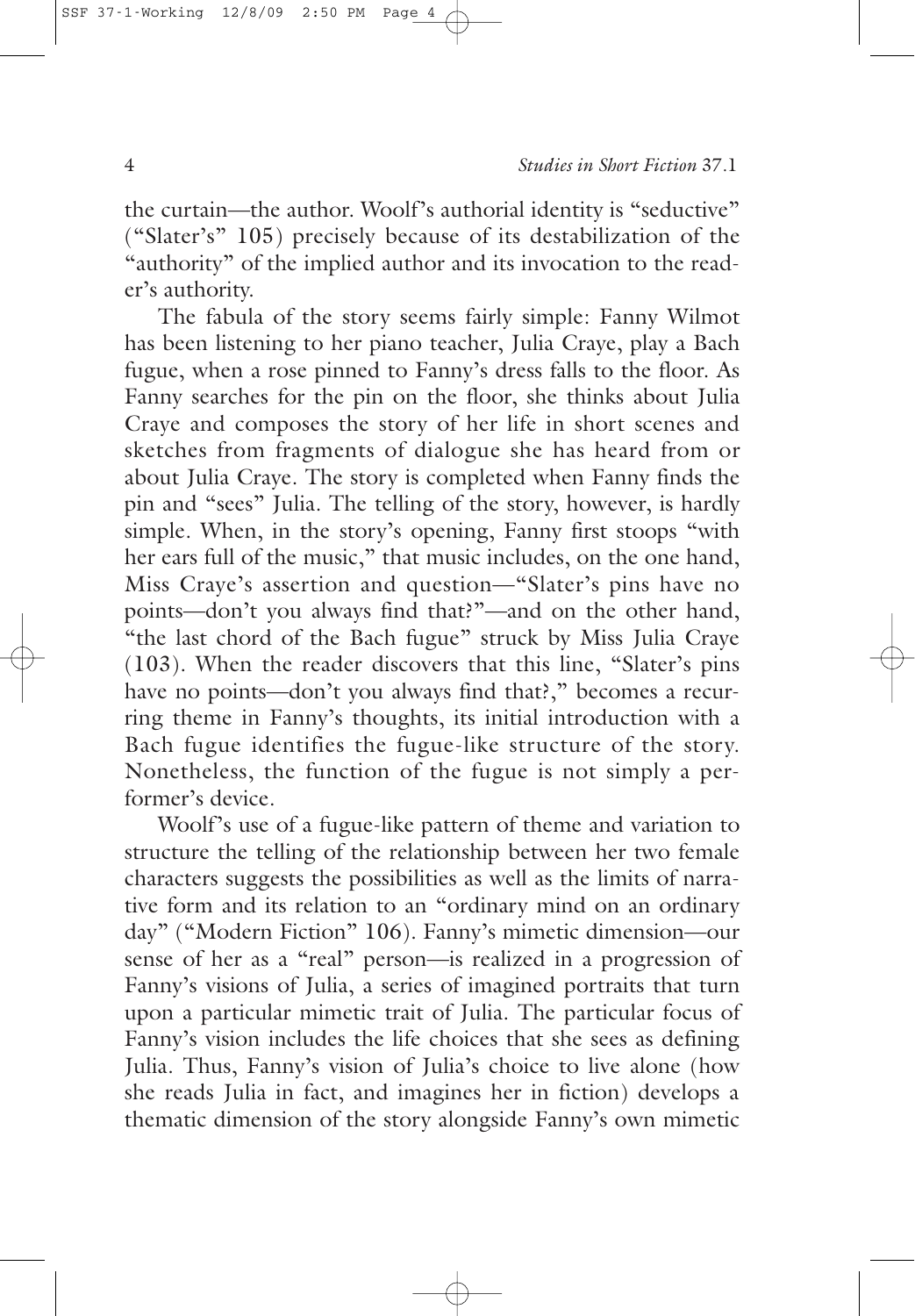dimension for the reader. The movement of the two characters' visions toward accord constitutes the progression of the story world.

For example, Fanny fabricates a courting scene from Julia's past: she "make[s Mr. Sherman] call for [Miss Craye], by appointment" and then row her across the Serpentine, to emphasize the disjunction in the visions of the rejected Mr. Sherman and the independent, attractive Miss Craye (107). Fanny composes a contrapuntal chord in imagination that her own moment in fact will then revise. In Fanny's sketch, Miss Craye and Mr. Sherman both experience "a moment of horror, of disillusionment, of revelation" when she rejects him, but their visions are radically discordant: Miss Craye focuses on beauty, "I can't have it, I can't possess it," and Mr. Sherman focuses on his bruised ego (108). In contrast, the final chord the reader registers, which marks Fanny's and Miss Craye's moment, will be struck in harmony as a moment of triumph, "of ecstasy," of revelation (110).

The implied author's choice of form, a "narrated monologue" (Cohn 14) in a pattern like that of a fugue, and emphasis on the process of vision and understanding creates the synthetic tension of the text. The participation of the implied reader in developing a vision of Julia, a process that simultaneously makes Fanny visible to the reader, turns upon this synthetic tension. This tension is particularly marked by the implied Woolf's choice of telling the story through a heterodiegetic (as opposed to first person) narrator whose distance from the implied author is undetectable and whose voice is generally difficult to distinguish from Fanny's vision.3 The implied reader, then, is to progress like Fanny in an attempt to master the combinations necessary

<sup>3</sup>In *Narrative as Rhetoric*, Phelan's definition of heterodiegetic draws on Gérard Genette's theories: "narration in which the narrator exists at a different level of (fictional) existence from the characters," as opposed to homodiegetic: "narration in which the narrator exists at the same level of existence as the characters" (217).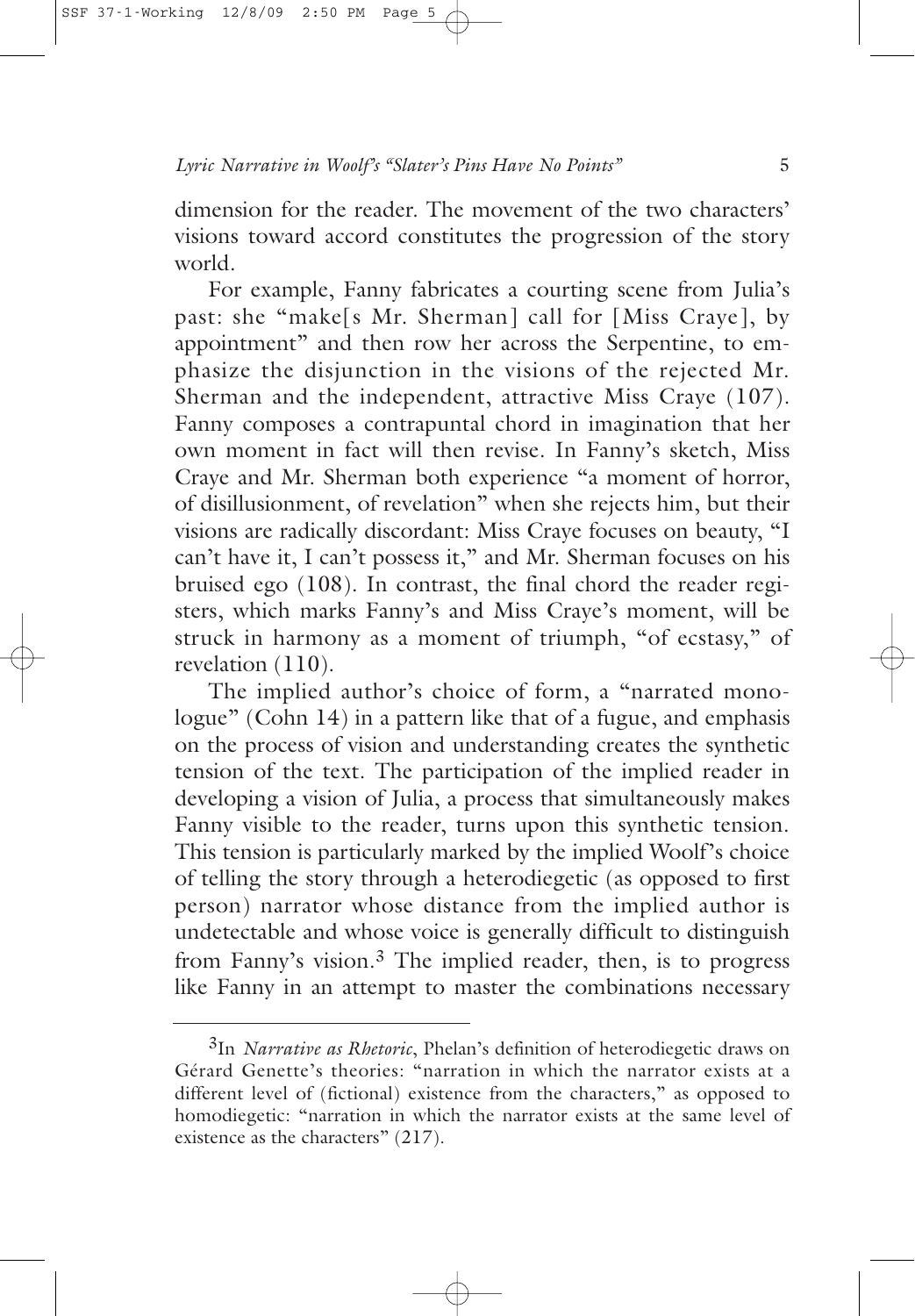to "see," or see with, the implied author composing the text; the accord of Woolf's aesthetic vision and the implied reader's is the consummation devoutly to be wished that underscores the lyric nature of the text.

# **1.** *Reading the Fugue's Rhetorical Call and Response*

Woolf's evocation of the form of the fugue entitles readers to a well-tempered, ready vocabulary for describing the formal elements of the story's pattern. Bach's fugue supplies a form and subject for Woolf's vertical departure from linear narrative progression. The fugue provides a ground for Woolf to figure her own self-conscious play on the limits of formal conventions and to perform there a lyric subversion—perhaps with camp or satiric connotations in that performance. Indeed, Woolf's diary supports such a reading of the story's use of form. In December 1926, Woolf finalizes her ideas about a story of "two women": "No attempt is to be made to realise the character. Sapphism is to be suggested. [. . .] My own lyric vein is to be satirised" (*Diary* 3: 131). "Slater's Pins Have No Points," as Woolf noted in the margins of her diary, marks her progression from her first maturity of "method" in *To the Lighthouse* and her launch toward the "play-poem idea" of *The Waves* (*Diary* 3: 131). At the beginning of the decade, composing "Kew Gardens" had been pivotal in Woolf's move from the more conventional narrative of *The Voyage Out* to the modernist *Jacob's Room*; in the latter half of the 1920s, Woolf again tries out various combinations of narrative and lyric on the scales of her short fiction in order to understand what innovations had become conventional.

Woolf's deliberateness in cultivating a lyric narrative form, which this story performs, is articulated in two contemporary essays, "The Art of Fiction" (1927) and "Phases of Fiction" (written between 1925 and 1929). In the former, Woolf calls upon the English writer to leave "the plausible and preposterous formulas which are supposed to represent the whole of our human adventure" in order for fiction to "become a work of art"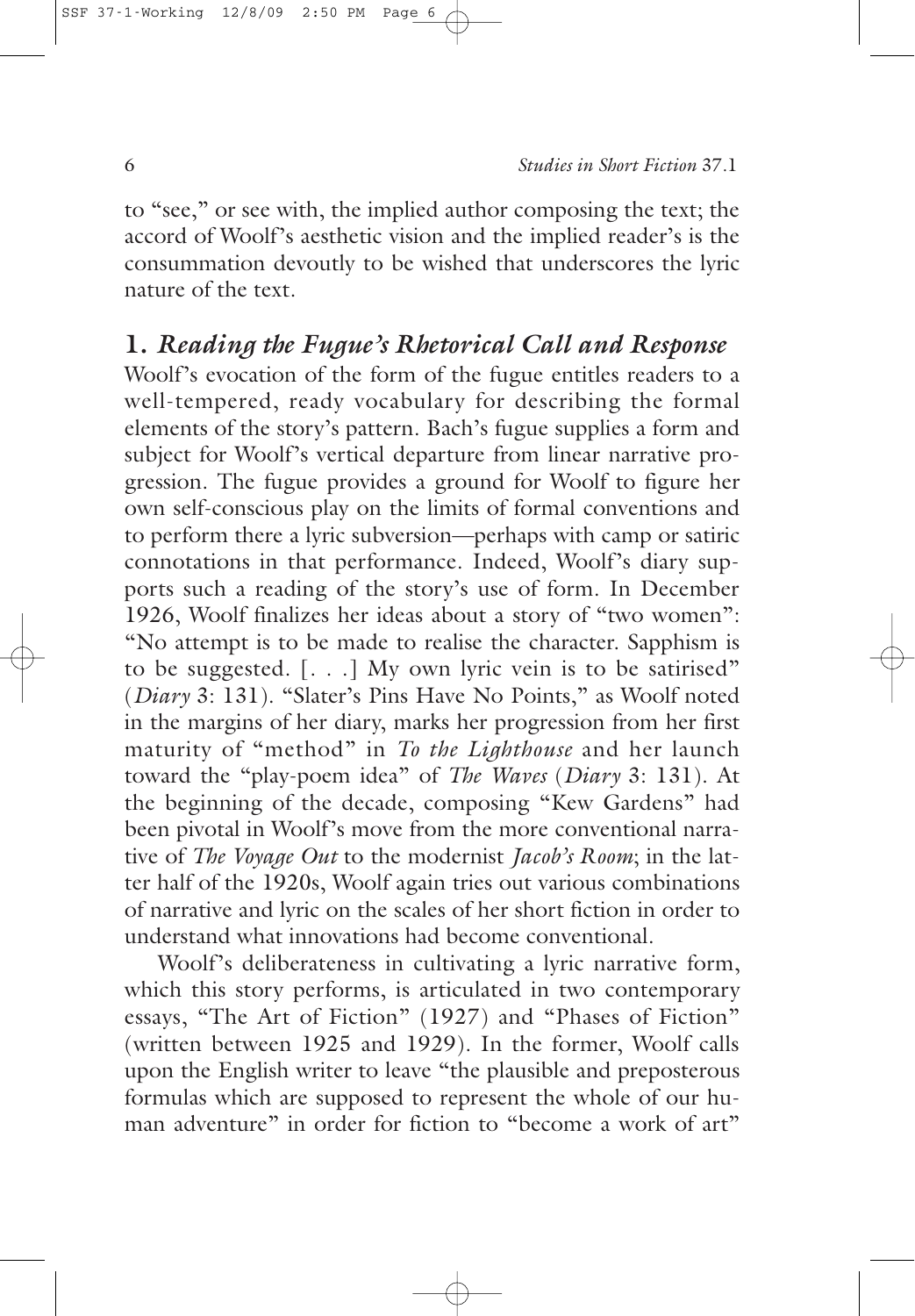(55). This work of art, however, must not neglect "life" in pursuing too narrowly the "path of aesthetic duty" as Henry James has (53). In "Phases of Fiction," Woolf writes that the pleasure of reading James comes from the absolution to "feel with his characters" since the reader is cut off from "the responses which are called out in the actual life," and from the delight of the power of the implied author: "we are amused by [his mind's] power to make patterns [. . . .] It is a pleasure somewhat akin, perhaps, to the pleasure of mathematics or the pleasure of music" (82). However, this admirable presence is precisely the problem, since "readers resent" having to "feel" "the suave showman, skilfully manipulating his characters," whereas "a writer of greater depth or natural spirits would have taken the risk which his material imposes" (82). Woolf writes her story, a scene of mentoring, at this point of departure from the "measure of Henry James's greatness," his gift of "so definite a world, so distinct and peculiar a beauty that we cannot rest satisfied but want to experiment further with these extraordinary perceptions, to understand more and more, but to be free from the perpetual tutelage of the author's presence" (82–83).

Despite her critique of his style in "The Art of Fiction" and "Phases of Fiction," Woolf's story initially suggests James's skillful manipulation, as the use of a fugue as a structuring device in the story reveals.4 The reader finds a transposition of a fuguelike structure in the story's elaborate sequence of nested episodes between the pin lost and regained. Opening with an initial tonic/dominant relationship, the story that follows is a series of

<sup>4</sup>The definition of "fugue" in *The New Grove Concise Encyclopedia of Music* states: "A composition, or compositional technique, in which a theme (or themes) is extended and developed mainly by imitative counterpoint" (274). In the "exposition," "the main theme or 'subject' is announced in the tonic, after which the second 'voice' enters with the answer, i.e., the same theme at the dominant (or subdominant) pitch  $[\ldots]$  while the first may proceed to a counter-subject" (274). See James Hafley for a reading of the text as a fugue.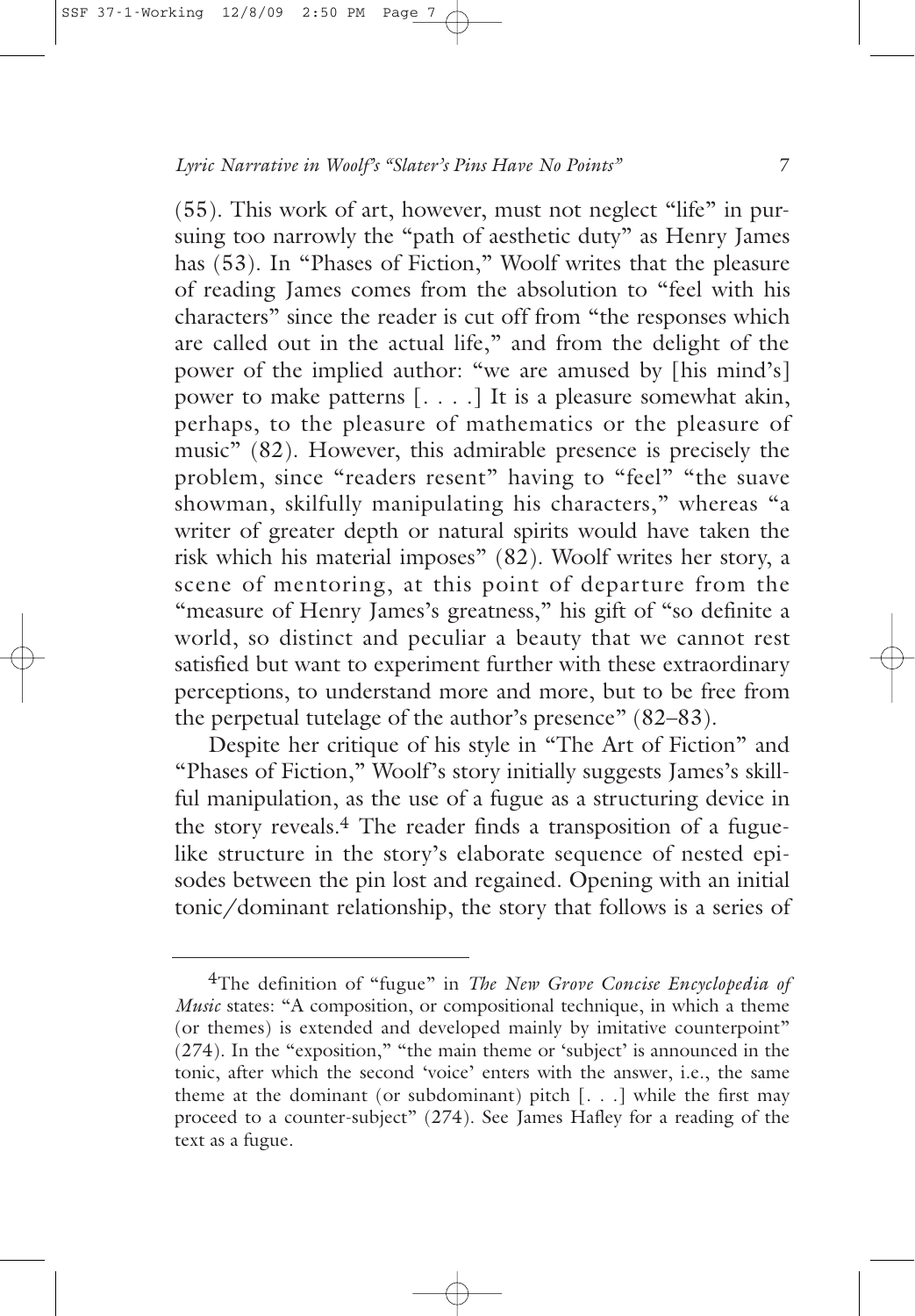proposed answers in counterpoint to Julia Craye's invitation developmental episodes of Fanny's imagination.

In the primary exposition of the story, the first call or statement of the subject is the opening quoted line of Julia Craye's dialogue, "Slater's pins have no points—don't you always find that?" (103). Fanny's response to this call rhythmically parallels Miss Craye's rhetorical statement-interrogative form: "Did Miss Craye actually go to Slater's and buy pins then, Fanny Wilmot asked herself, transfixed for a moment" (103). The narrator's "transfixed" is significant in marking Fanny's psychic, fugue state departure from the linear narrative progression of the story world into the "timeless," lyric dimension of aesthetic creation. Indeed, Fanny's imagined scenes of Julia are generally in the present tense associated with lyric poetry. Fanny is provoked by the evocation of Miss Craye's possible ordinariness: "What need had she of pins?" (103). Fanny's answer is her observation of Julia Craye's character and a codetta pronouncement concerning the world of Julia Craye: "What need had she of pins—Julia Craye—who lived, it seemed, in the cool glassy world of Bach fugues," which transitions to a counter-subject seamlessly,

> playing to herself what she liked, and only consenting to take one or two pupils at the Archer Street College of Music (so the Principal, Miss Kingston, said) as a special favour to herself, who had "the greatest admiration for her in every way." (103)

Thus, the call and answer that is the subject of the exposition and entire piece ("Slater's pins have no points" and Fanny's answer to the invitation of "-don't you always find that?") includes the counter-subject of Miss Kingston's "little character sketches" which Fanny recalls and develops in subsequent sketches of her own (104).

These early sketches in the exposition suggest a certain virtuosity of the implied author, a subtle "showman" as Woolf says of James, and thus a slight, though not ironic or critical, distance of implied reader and author from the character's vision. The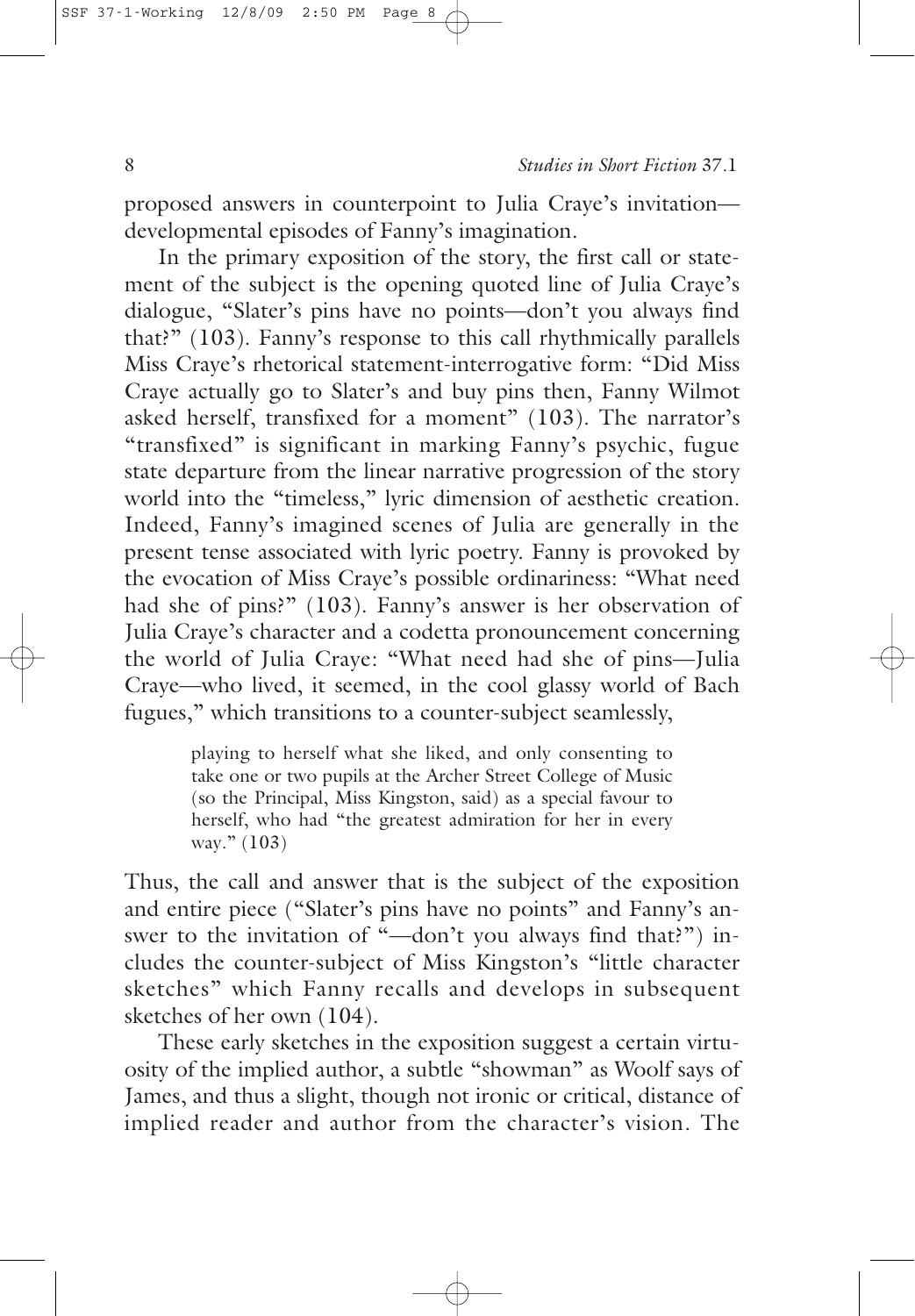beginning of the next episode is marked by a restatement of the subject that incorporates Kingston's statement that none of the Crayes had married:

> Perhaps then, Fanny Wilmot thought, looking for the pin, Miss Craye said that about "Slater's pins having no points," at a venture. None of the Crayes had ever married. She knew nothing about pins—nothing whatever. (104)

Having resolved Julia Craye's knowledge of pins in the exposition, here Fanny uses that resolution and Miss Kingston's counter-subject (Julia's single status) in order to interrogate further the meaning behind Julia's call. The expository episode (Julia's opening subject, Fanny's reaction, Fanny's voicing of Miss Kingston) is followed then by a sequence of Fanny's variations. In this sequence, fragments of dialogue (Miss Kingston's, Miss Craye's) serve as subjects for Fanny to counterpoint in developing possible portraits of Miss Craye. Each episode begins with a return to the lost pin, then follows a rhythm and elaboration of variations on the chosen theme, and then is capped by the codetta of a restatement of the original dialogue. The middle section of Woolf's fugue-like story, then, can be read as having three primary episodes.

The first episode, described above, develops and restates the following themes: the "pane of glass which separated them from other people" (104); the same "look" that characterizes Julia and her brother Julius that seems to say of transitory beauty, "I can't reach you—I can't get at you" (105); and Julia's likeness to her "odd" brother, "the 'famous archaeologist'" (105).5 As the story progresses and Fanny's musings rely less on others' observation, the note of satire no longer shadows the fore-

<sup>5</sup>Since Woolf models Julia Craye on her Greek tutor in youth, Clara Pater, there is a probable likeness of Julius to Clara's brother, Walter Pater (*Diary* 3: 106). Julius's entrapment within the house, his aesthetic alienation, recalls the backlash to the publication of *The Renaissance* that led to Walter Pater's alienation from Oxford to live in London with his sister in 1885 (Meisel 32).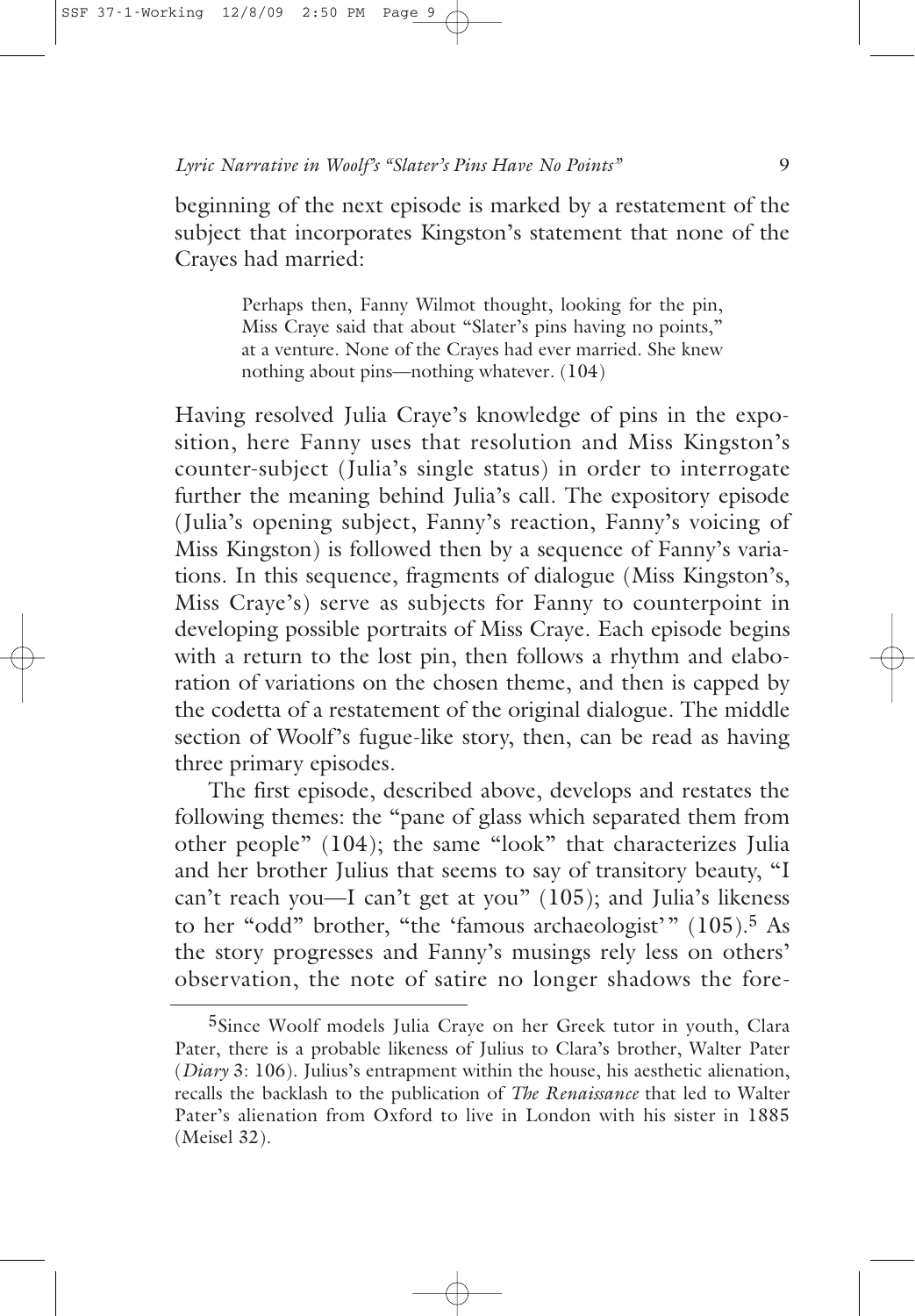ground, and the tension between reader and implied author recedes. A smooth transition from a more authorial to a more figural third-person narration parallels Fanny's ascending powers of imagination.

The second episode is prefaced by a codetta of the previous episode's close. The statement, "But whenever she spoke of Julius, or heard him mentioned, that was the first thing that came to mind; and it was a seductive thought; there was something odd about Julius Craye" (105), moves to a restatement of the over-arching subject—"Fanny searched for the pin" (106)—by returning first to the present moment of the storytime.6 In the codetta, Fanny associates Julius's "odd" look with Julia's look at the present moment, "as she sat half turned on the music stool, smiling" (105), and introduces the themes of the second episode. Fanny observes Julia's characteristic "clutch of the hand" holding the fallen carnation, which signifies a "perpetual frustration," in that the press of Julia's hands may "increase all that was most brilliant in the flower," "but she [Miss Craye] did not possess it" (105–06).<sup>7</sup> The second episode's three themes, which vacillate between Fanny's recollections of Julia's speech and Fanny's own musings, proceed: "It was the only use of men, she had said. Was it for that reason then, Fanny wondered, [. . .] that she had never married?" (106); "Much the nicest part of London—Kensington," Miss Craye's words which Fanny elaborates in imagining the attempted courtship of "young men" in Miss Craye's youth (107); and,

<sup>6</sup>*The Forum* does not include the phrase "and it was a seductive thought" (105). The addition just at the codetta, a pause for reflection, further suggests an ambiguity of narrator's voice and Fanny's vision through stylistic contagion.

 $7$ Oddly, the fallen flower has changed from a "rose" to a carnation; it seems unlikely that Woolf's shift was unintentional, given that it appears both in the 1928 publication and in *A Haunted House*. Janet Winston, who writes tellingly of the Sapphic implications of the flower imagery in the story, does not address this change.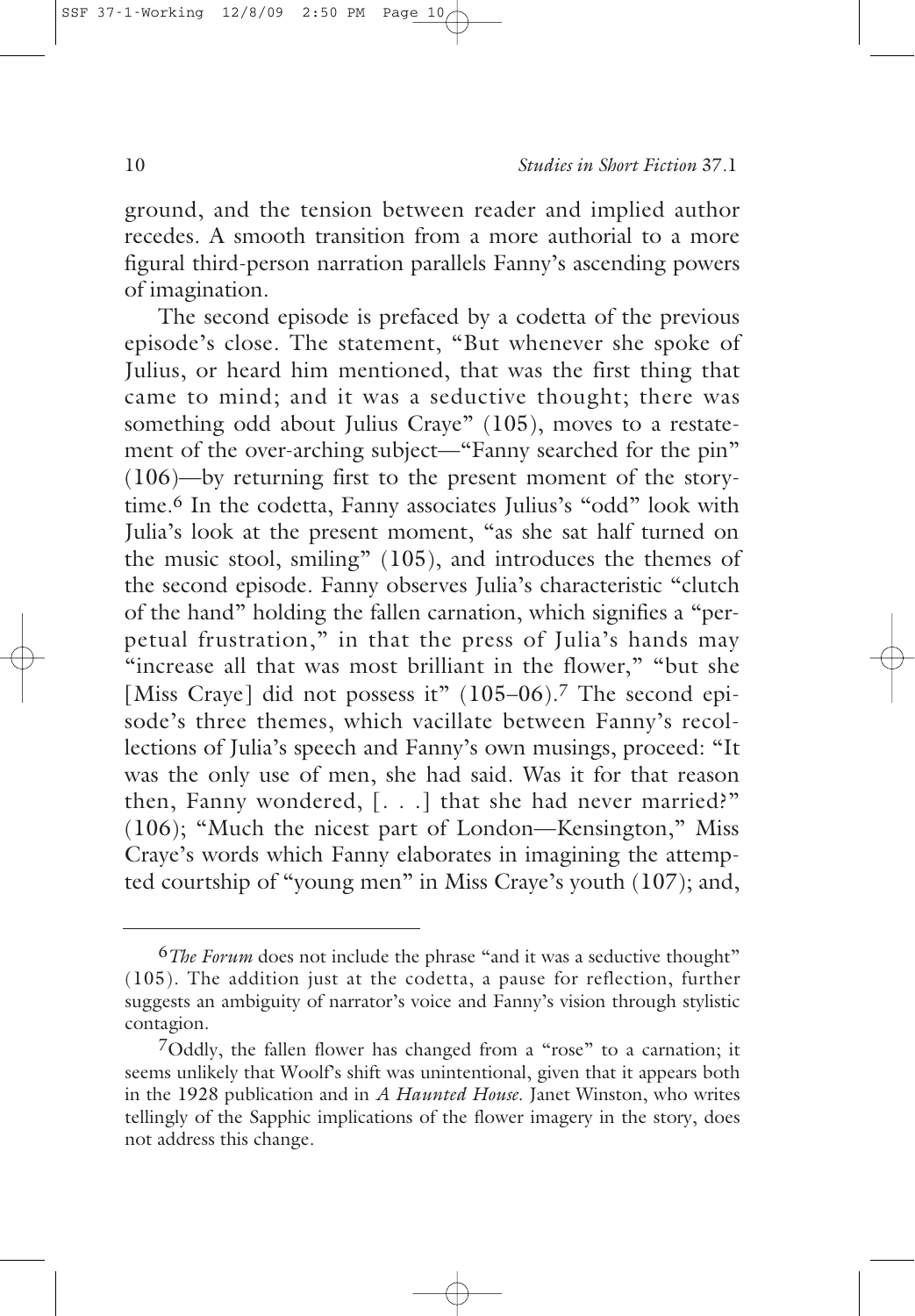finally, a restatement of Julia's gesture which Fanny interprets as "I can't have it, I can't possess it" (108).

The beginning of the third episode is marked by Fanny's reflection on her own imaginative power in a return to the present of the narrative's story-time and a restatement of the expository subject: "The setting of that [courtship] scene could be varied as one chose, Fanny Wilmot reflected. (Where had that pin fallen?)" (108). This episode continues the fluctuating voices of the previous: Fanny muses on Julia's phrase about men/ husbands—"They're ogres" (108)—and Julia's "It was so beautiful last Friday  $[...]$  that I determined I must go there" (109). In contrast to the previous episodes, Fanny's musings are imaginatively sharper, deeper, and even more eagerly sympathetic. Compare, for instance, the first episode's portrayal of Julia, "'Stars, sun, moon,' [Julia's look] seemed to say, 'the daisy in the grass, fires, frost on the window-pane, my heart goes out to you'" (104), with the third episode's vision of her deciding on a walk, "As it was, the tug-of-war was perpetual—on the one side the nightingale or the view which she loved with passion [. . .] on the other the damp path or the horrid long drag up a steep hill" (109). The faint resonance of a bad lyric poem's sentimentality, the satiric note of "these are a few of my favorite things" in the first example, derives from Fanny's imagination being positioned opposite, looking through the pane of glass at Julia. The second example marks Fanny's assumption of Julia's consciousness in order to narrate her hypothesis; she has taken up the role of composer and now takes up the freedoms of voicing Julia's vision which that role grants her: "When, therefore, from time to time, she managed her forces adroitly  $[\ldots]$ "  $(109)$ .

As she develops each portrait in the third episode through three image-plots (Lilienfeld 125)—Julia's relief in the refusal to endanger her independent habits by marriage, Julia's lifelong battle with headaches, Julia's passion for "views and birds" (109)—Fanny secures each vision with an affirmation, a "yes"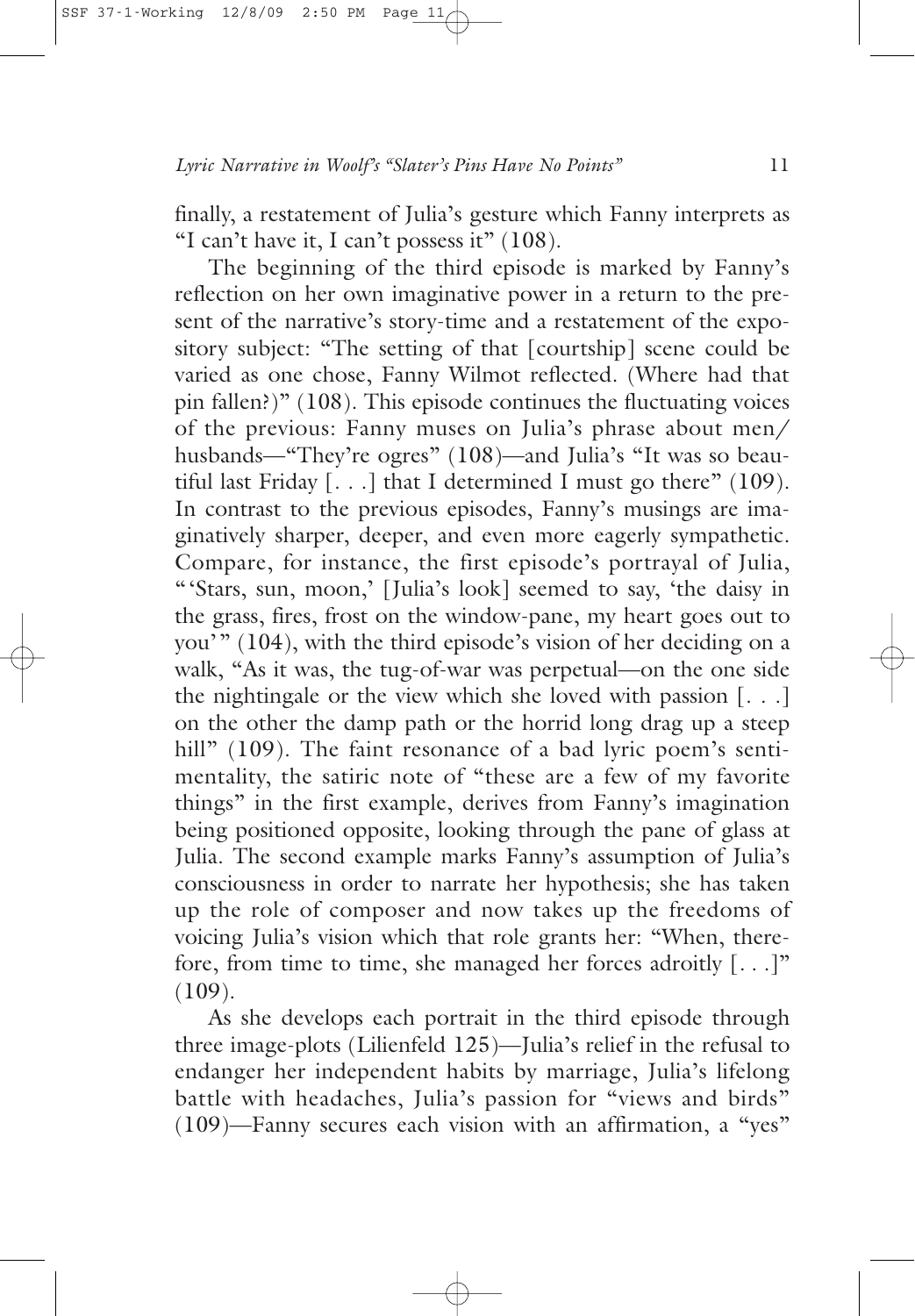(108–09). The fourth portrait, which describes "one's" view of Julia and posits "pity" as the appropriate answer to Julia's theme of the determination "to visit Hampton Court—alone," does not end in a "yes" (109). It thus sets up the final episode with a contrapuntal note. For, after trying on this answer of pity—"one pitied her for the thing she never asked pity for [her health . . .] one pitied her for always doing everything alone" (109)—the final episode, the coda, refutes that counter-subject of pity with a strong "No" and proposes instead an affirmation of Julia's aloneness (110).

The final episode begins: "Fanny Wilmot saw the pin; she picked it up. She looked at Miss Craye. Was Miss Craye so lonely? No, Miss Craye was steadily, blissfully, if only for that moment, a happy woman" (110). A restatement of Miss Craye's look within the narrative's story-time unfolds from "Fanny had surprised her in a moment of ecstasy," and a final chord unites Fanny's lyric inner-time and the narrative story-time, as Fanny sees "back and back into the past behind her" and captures the being of Julia Craye "for a moment" (110). The final stretto answer closes the story, as the reiteration of Miss Craye's initial question is a reiteration of Fanny's silent affirmation: "'Slater's pins have no points,' Miss Craye said, laughing queerly and relaxing her arms, as Fanny Wilmot pinned the flower to her breast with trembling fingers" (111). The purpose of the episodes, why Fanny develops possible portraits of Miss Craye, coincides with the purpose Fanny posits behind Julia Craye's initial interrogative statement: in developing these portraits of life episodes, Fanny is ultimately composing an affirmative answer to Julia Craye's invitation to sympathy and intimacy.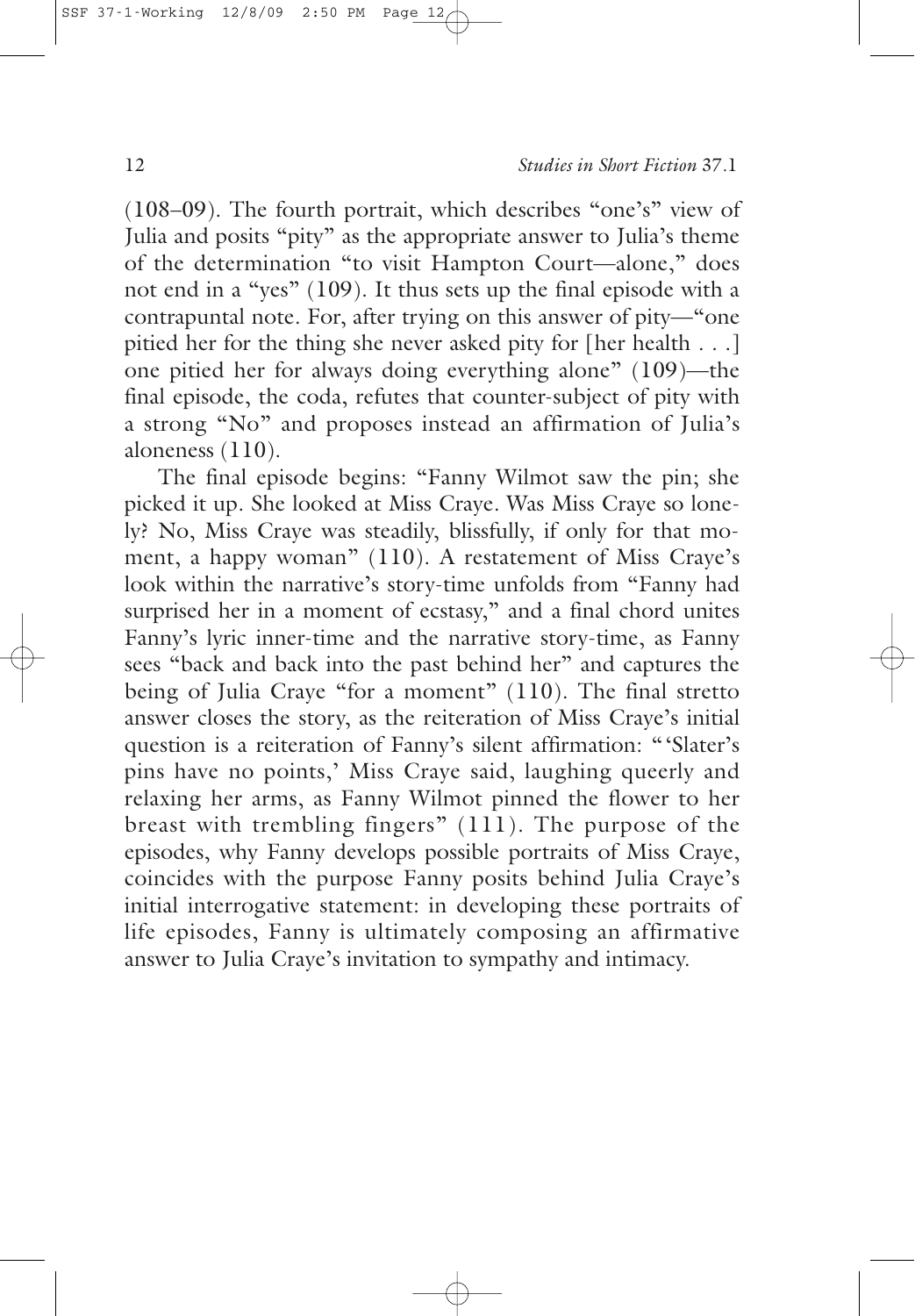# **2.** *A New Tempered Reading*

Critics have generally responded to Woolf's story in writing with two readings: a formalist reading (James Hafley, Dean Baldwin) and a lesbian reading (Susan Clements, Janet Winston).8 Each response observes key elements of the text; however, separately, each closes off the dual vision Woolf's writing creates. James Hafley's reading of the story is an admiration of the author's amusing "power to make patterns" (Woolf, "Phases of Fiction" 82).9 Hafley explains the effect of reading the story as "the shock that always attends the contemplation of perfection or near-perfection" (139). Similarly, Dean Baldwin describes the pleasant "shock" as the story's joining "manner and message" in a "perfect whole" (55). In contrast, I suggest that this ambivalent word chosen to describe these readers' experiences, and which replicates Fanny's initial "shock" (103), invites investigation of the uneasy element of the shock, how the implied Woolf's virtuoso construction and final twist guides the ideal reader to a recognition of the limits of such a perfect round. However, unlike Clements and Winston, I do not read the "shock" as Fanny's sudden revelation of a lesbian identity.

How is one to reconcile Woolf's charge that writers must reject James's formalism—"the series of gig-lamps symmetrically arranged" ("Modern Fiction" 106)—with her composition of such a patterned, symmetrical story as "Slater's Pins Have No

<sup>8</sup>See Eileen Barrett and Patricia Cramer's collection of essays, *Virginia Woolf: Lesbian Readings*. Anne Herrmann briefly summarizes the story in her reading of Orlando in *Queering the Moderns: Poses/Portraits/Performances*.

<sup>&</sup>lt;sup>9</sup>Hafley usefully notes that Julia's restatement of the theme at its conclusion suggests that "the end of Fanny's fugue becomes the opening measure of any other person's" in its mirroring of the opening exposition (140). I would add to Hafley's observation that the double-edged quality of this realization is that the reader is open to develop the possibilities the theme suggests, but the reader is also granted the realization that the notion of finally resolving any theme is futile: any coda opens up into endless variation, combination, and possibility.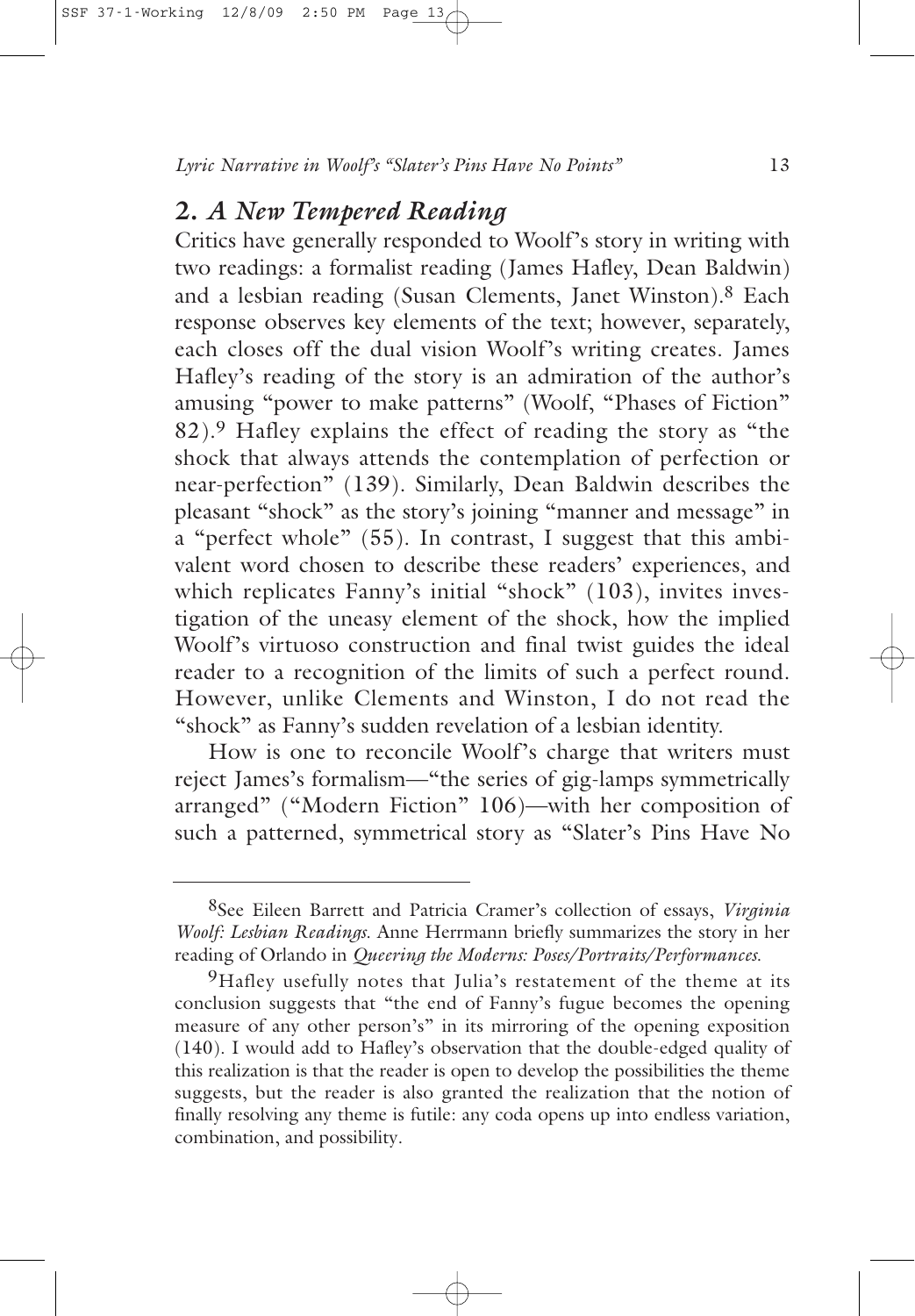Points"? Woolf's effacement of the narrator in its figural narrated monologue and her use of repetition (the theme that sounds in the exposition and the coda, as Hafley notes) certainly offer a reading as Jamesian, parlor performance virtuosity. The story's nested episodes evoke the celebrated image at the conclusion of Woolf's "Kew Gardens" of "a vast nest of Chinese boxes all of wrought steel turning ceaselessly one within another" (36).10 Although Woolf's fugue-like sequence suggests embedded boxes turning with the precision of parts of a music box, her insistence on ambiguity on the level of form as well as content distinguishes the complex permeability of her text from the "wrought steel" of James's work. Since Woolf blurs the distinctions of memory, fantasy, and the character's present surroundings in the figural mind, she demands an active reader in contrast to the passive reader of James's constructions in which his presence is an "obstacle" ("Phases of Fiction" 82). While the highly wrought pattern of James's construction fails by insisting on attention to the showman, Woolf's doublevoiced pattern functions as an invitation to the reader to use the pattern as a net to capture moments of being.

According to Woolf, "[t]he longer the novelist pores over the analysis, the more he becomes conscious of something that forever escapes. And it is this double vision," which James lacks, that makes Proust's works (particularly the "Overture" to *Swann's Way*) "so spherical, so comprehensive" and yet "rivets" [the] eyes" on characters ("Phases of Fiction" 97). For such authors who "set themselves to follow feelings and thoughts, there is always an overflow of emotion from the author" that serves as a backdrop, as if "characters of such subtlety and complexity" could be "treated only when the rest of the book is a deep reservoir of thought and emotion" (88). The author's presence weaves a residue of personal emotion that is the necessary pattern for the reader to capture the intensity of the mo-

<sup>&</sup>lt;sup>10</sup>Dorrit Cohn has described Henry James's nested narrated monologues as frequently employing "Chinese box effects" (130).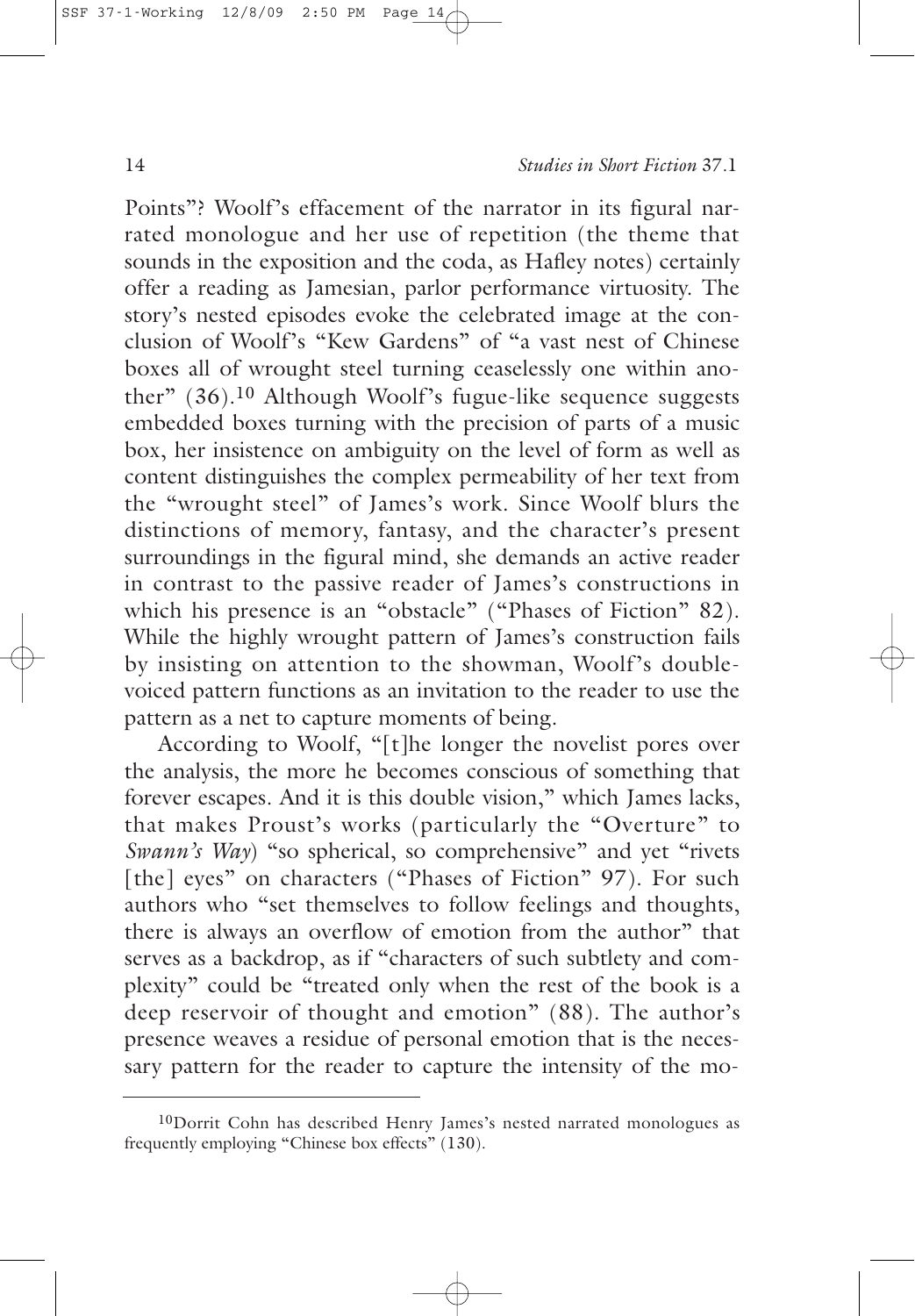ment narrated, while the author's self-erasure through aesthetic refinement creates a sense of lyric timelessness and suspends readerly judgment. Woolf's delicate balance of the absence and presence of the implied author—we both are immersed in Fanny's imaginative productions and aware of the artistry of Woolf's lyric portrayal of those productions—produces a dual vision. The formalist mechanics of the "vast nest of Chinese boxes" in Woolf's short fiction spin within an envelope of contingent chaotic life, "on the top of which the voices cried aloud and the petals of myriads of flowers flashed their colours into the air" ("Kew Gardens" 36).

The modernist expansion of the technical range of heterodiegetic narration in fiction, such as quoted monologue, psychonarration, and narrated monologue, which Dorrit Cohn maps as authorial (distant and ironic tonality) and figural (empathetic and consonant tonality), creates a virtual "keyboard of consciousness," which authors such as Woolf have played not merely for "virtuoso performances" but in order to press the "relation between technique and narrative situation" to create a more well-tempered scale for pursuing the something that forever escapes language (Cohn 138). In pushing the boundaries of her art, Woolf's aim is to develop fiction as "the instrument best fitted to the complexity and difficulty of modern life" ("Phases of Fiction" 102). "Phases of Fiction" further delineates the "danger" that the author must negotiate: the poetic power of the author in "style, arrangement, construction" that shapes fiction into a universal form is fundamentally at odds with the prosaic power "to bring us into close touch with life" (101). Since these "two powers fight if they are brought into combination," the most complete writer must "balance the two powers so that the one enhances the other" (101). Likewise the virtuoso composition (which can subject the reader to a passive role) must be balanced by a relinquishment of authorial control, an authorial silence that produces a surplus desire that invites and provides room for the reader's creative response (101).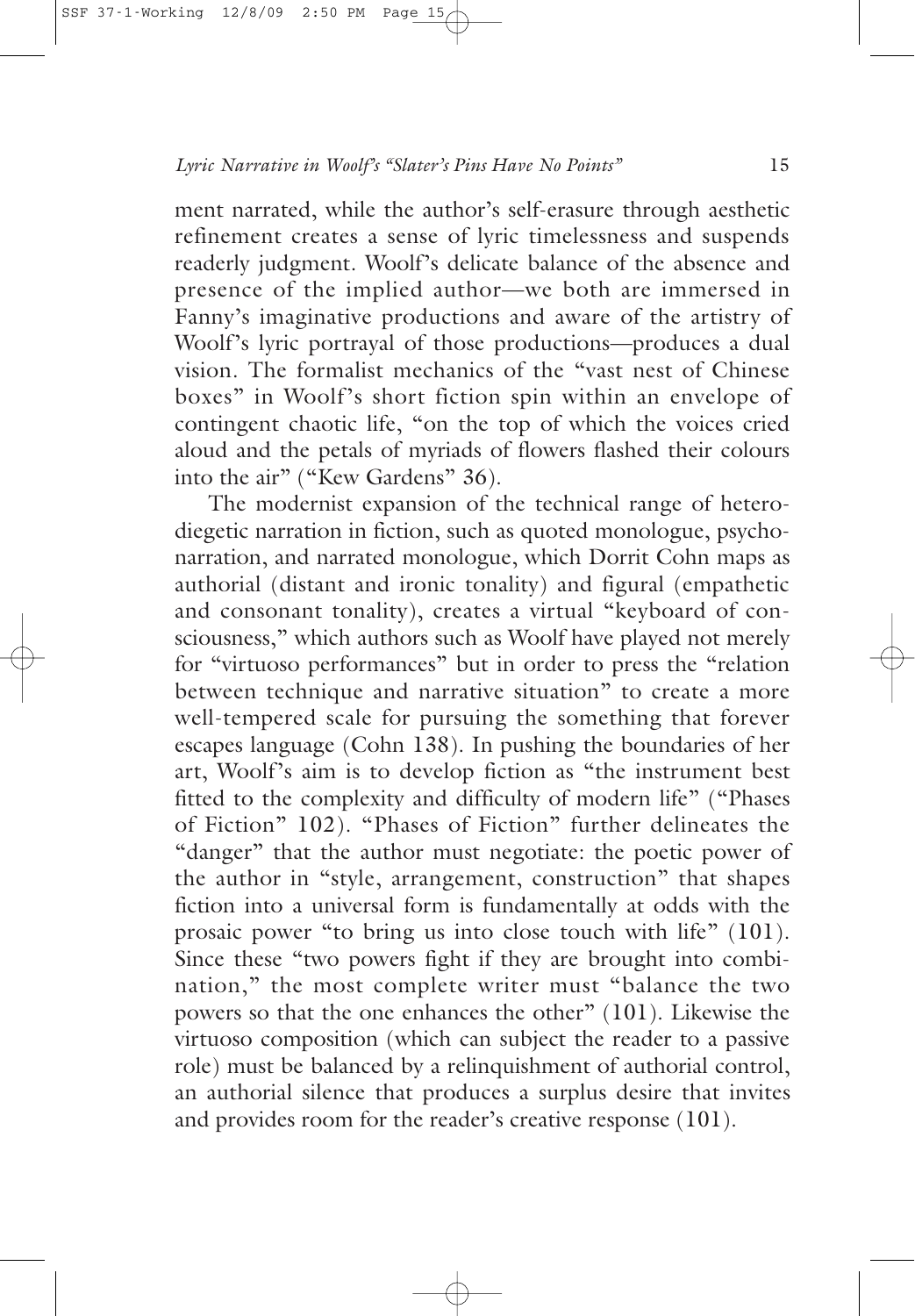In the mid- to late 1920s, Woolf struggled with her desire for perfect aesthetic form and her recognition of aestheticism's solipsism, struggled with her desire for readers' praise and sympathy and her distaste for the limiting conventions that could secure an audience easily, and struggled with her place as an inheritor of such precursors as Henry James and her jealousy of such contemporaries as James Joyce. If Woolf desired to possess beauty as an artist and realized that the forms and readerly expectations she had inherited were inadequate for grasping beauty—for her, the transient moments of being in life—then she also realized that possession ultimately entailed harmonizing her readers' desires with her own, convincing them (and herself) that shattering the glass of convention (the Victorian lookingglasses and hothouses, the glass that separates the Crayes from the world) was desirable and that relinquishing the pursuit of the "perfect whole" was a triumph.

The dialectics of this struggle are represented in the story's mimetic and synthetic narrative dimensions. The two metafictional metaphors that form nodal points throughout Woolf's writing (often short-handed by critics as "granite and rainbow") characteristically are developed contrapuntally in this story. The dialectical metaphors of fabric (curtain, fugue pattern, Julia's cloak) and crystallized point (flower, transparency, the moment of possession) are composed not as an irreducible binary, not as an opposition to transcend, but in a productive tension. These image-plots are embedded in a web of discourses, modes of "seeing" (biographical, literary, historical, feminist, and so on) that the story invites the reader to examine as interconnected and open to manipulation. In "Phases of Fiction," Woolf explains that the "complete" work of fiction is a "union of the thinker and the poet," a "flight of imagery" and then a twist that gives the reader "a different view of the same object in terms of metaphor" (85). In "Slater's Pins Have No Points," Woolf's lyrical image-plots are not lyric for lyric's sake, but embedded in a young woman's engagement with a polyphony of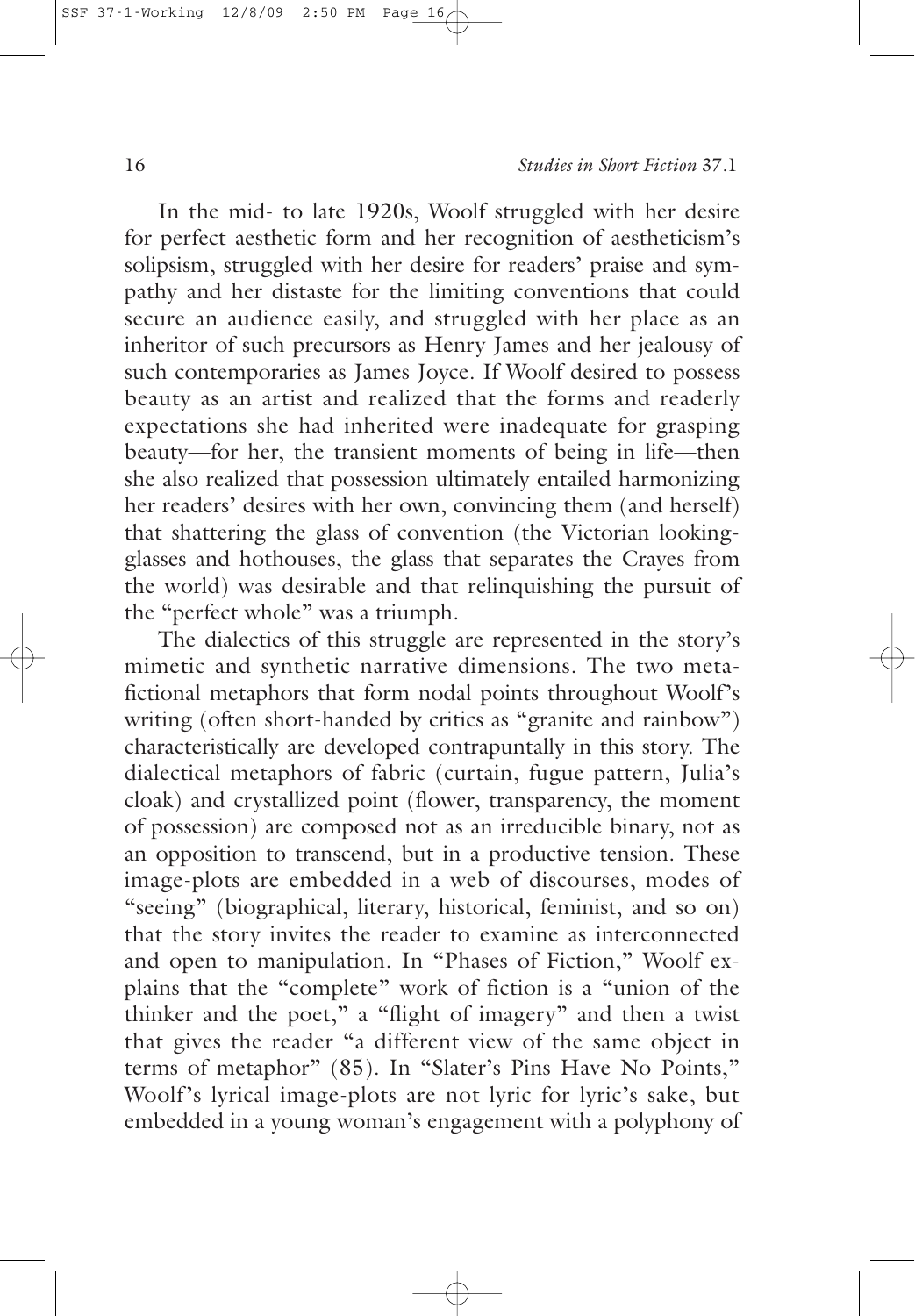social discourses. Such a reading diverges from monologic formalist readings by attending to the envelope of voices, images, and influences surrounding it, for Woolf knows that her work is not "breaking the silence," since after all "there was no silence" ("Kew Gardens" 35–36).

Nonetheless, reading Woolf's suggestive narrative for its proclaimed "Sapphism" does lend itself to a drama of "breaking the silence."11 Unfortunately, such a "seductive thought" ("Slater's" 105), which draws the reader into a conspiracy with the elusive author, can produce another monologic reading that restricts the scope of the text's rhetorical aims. In her essay "The Point of 'Slater's Pins': Misrecognition and the Narrative Closet," Susan Clements offers a useful discussion of misrecognition and sexual identity in narrative choice. However, Clements's swift pinning of Fanny as the narrator and as a narrator who "continually shies away" from "perceiving her lesbian orientation" is problematic (16–17). Woolf's story does represent the limits of narrative conventions in the context of "established heterosexual traditions" (Clements 16) and the immense difficulty of the writer, as a subject and a writer, in realizing and

<sup>11</sup>Woolf refers to the story three times in her letters: to Vita Sackville-West around 8 July 1927, "I've just written, or re-written, a nice little story about Sapphism, for the Americans" (*Letters* 3: 397); to Vita on 13 October 1927, "Sixty pounds just received from America for my little Sapphist story of which the Editor has not seen the point, though he's been looking for it in the Adirondacks" (*Letters* 3: 431); and, on 14 September 1928, to a Miss Harper who had sent a translation into French that would be published in Paris in 1929, a note that interestingly follows a letter to Vita relating how Woolf's signing of a published letter protesting the banning of *The Well of Loneliness* has led her to seem "the mouthpiece of Sapphism, writ[ing] letters from the Reform Club" (*Letters* 3: 530). The story is indeed "Sapphist" in its affirmative vision of a women's space of composition that can reject a patriarchal society; my objection is the "misrecognition" that reading (only) for a narrative of lesbian misrecognition creates.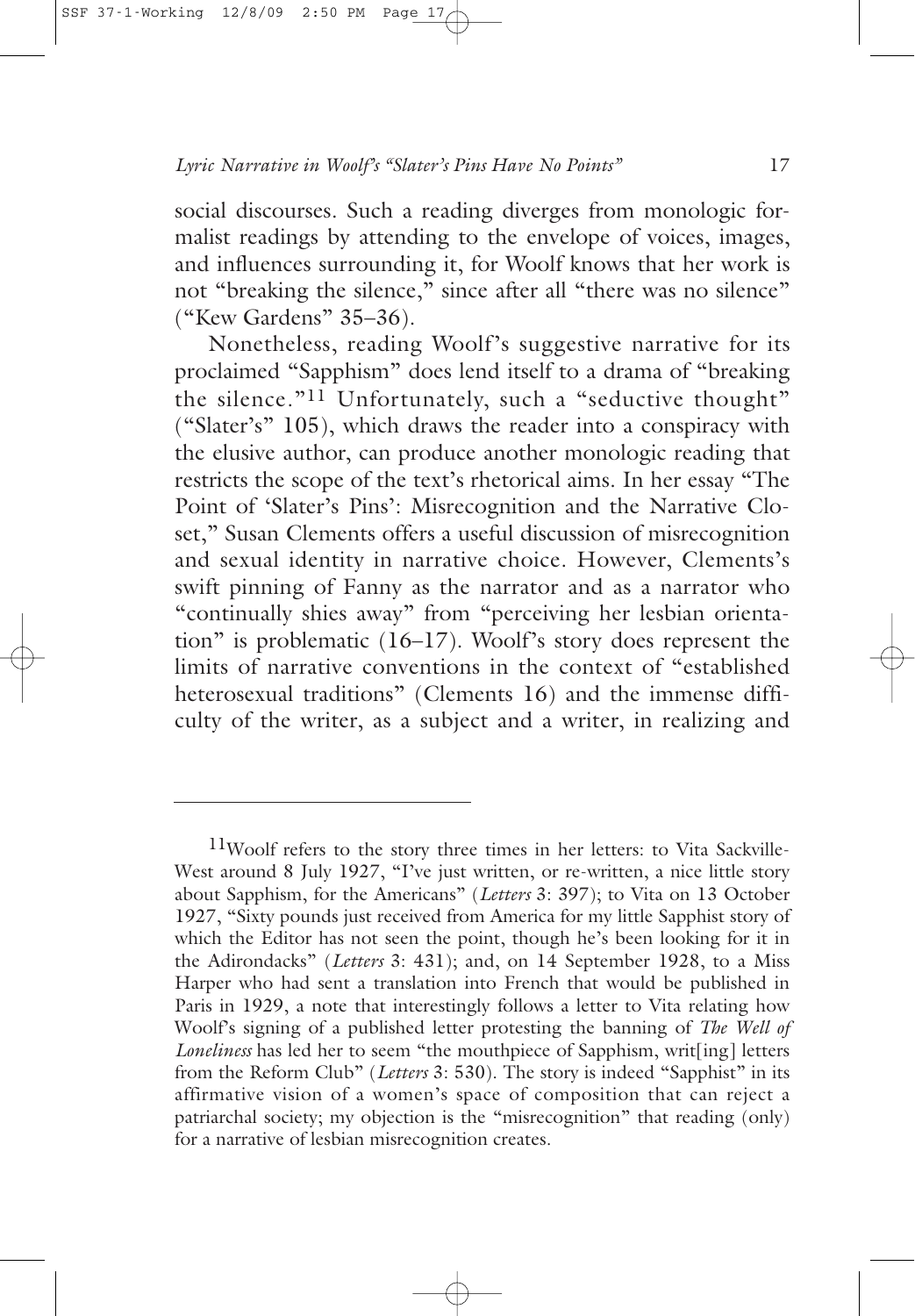moving beyond the "design that has been traced upon our minds which reading brings to light" ("Phases of Fiction" 56). However, that critique is the starting point already reached in Woolf's previous work, particularly *To the Lighthouse*; in this story, Woolf is trying out alternative narratives and practicing perceptual variations that, to paraphrase Rachel Blau DuPlessis, extend beyond that ending.

A more open reading of the text, emphasizing the importance of the multidimensional elements of an author's invitation, is found in Janet Winston's "Reading Influences: Homoeroticism and Mentoring in Katherine Mansfield's 'Carnation' and Virginia Woolf's 'Moments of Being: Slater's Pins Have No Points.'" However, like Clements, Winston interprets Fanny's reading as "heterocentric" and clouded by "patriarchal notions of reality" that obscure "an awareness of Julia's lesbianism" (69). Winston quotes the invented "heterosexual seduction scenario in which a supposedly staid and frigid Julia rebuffs a male suitor" as evidence (69–70). Both readings ignore the sympathy and identification that Fanny, as an embedded narrator composing scenes of Julia's life, evidences toward her protagonist and not the pathetic Mr. Sherman. Fanny contrasts his insensitive frustration, as he splashes his oars at his wasted time and bruised ego, with the profundity of "graceful" Julia's revelation as she steers them clear at the "critical moment" (107–08). Rather, Winston concludes that Fanny's composition evidences that she "reads Julia's spinsterhood as a pitiful 'problem'" and Fanny's scene "represents Julia's failure to respond appropriately to the man's desire to propose marriage" (69–70). Winston's aim is to read the story's progression as a dynamic linear narrative rather than as lyric's vertical blossoming. She argues that it is only at the conclusion that Fanny's perspective on "her teacher's inability to connect physically and passionately with another person" changes (70). In contrast, I would argue that this is the climax in a series of Fanny's compositions of Julia's triumph.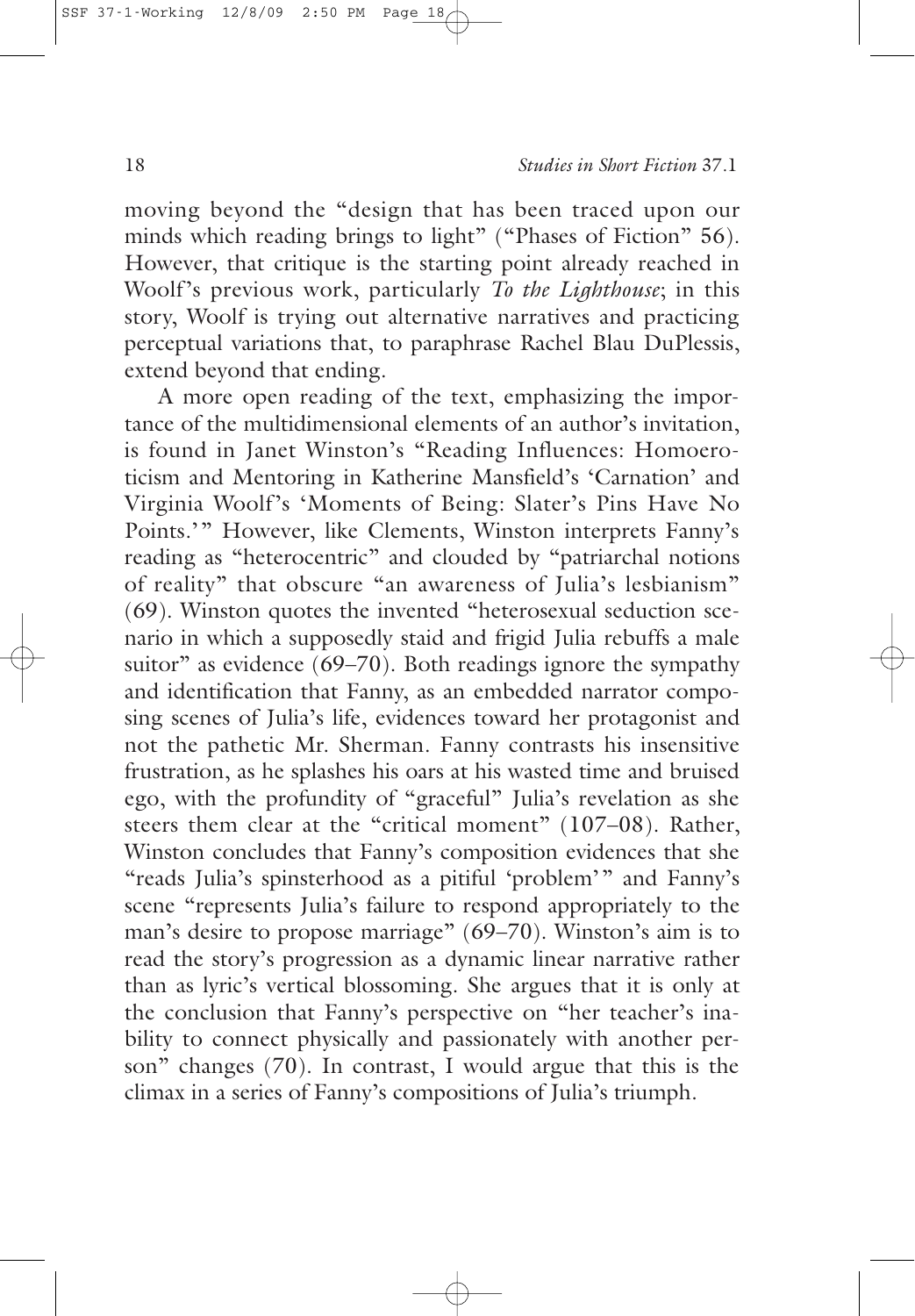Both Clements and Winston translate Fanny's last name, Wilmot, as "Will not" in order to emphasize her resistance to seeing Julia's and/or her own lesbianism.12 However, the name could also suggest the will of words (French '*mot*' = 'word'); such a translation makes room for a reading of Fanny as a willing apprentice, a perceiving and desiring subject that wills into being the vision Julia has provided her the form (the model of the fugue, the model of her life choices) to possess. By recognizing Woolf's move from a narrative toward a lyric progression in the story, we see that the critical moment is not a change in Fanny's mis-recognizing vision that sees Julia as a failure until the conclusion. Indeed, Fanny reveals from her first composition of Miss Craye that "she is infatuated with her" (Hussey 164). Rather, the critical moment may be "hopelessly undramatic" (*Diary* 3: 106). However, in inviting the reader to see through Fanny's eyes impartially, since lyric narrative leads the reader to suspend judgment of a character, Woolf's story invites the reader to participate in the creation of a moment of being that possesses beauty in crystallizing a moment of dual vision.

In reading the story to pin Fanny's, Julia Craye's, and Phoebe Kingston's lesbianism, we risk missing the finer points of Woolf's broader goal of exploring human interactions not codified by established subject positions (pinned as proper or perverse by dominant discourse). The thread of "misrecognition" and a lesbian subtext should be understood in its intersections with Woolf's manipulation of narrative form to resist reductive readings.13 Her story is all the more subversive for taking the mutual attraction of Fanny and Julia as a priori. The progression of the narrative is driven less by the reader's desire

<sup>&</sup>lt;sup>12</sup>Perhaps not coincidentally given the prominence of the fallen flower, Anne Herrmann's brief description of the story twice misprints her name as "Fanny Wilt" (76).

<sup>13</sup>As Susan Stanford Friedman has argued, Woolf's use of lyric disrupts "narrative patterns that inscribe the social order," authority, and desire (164).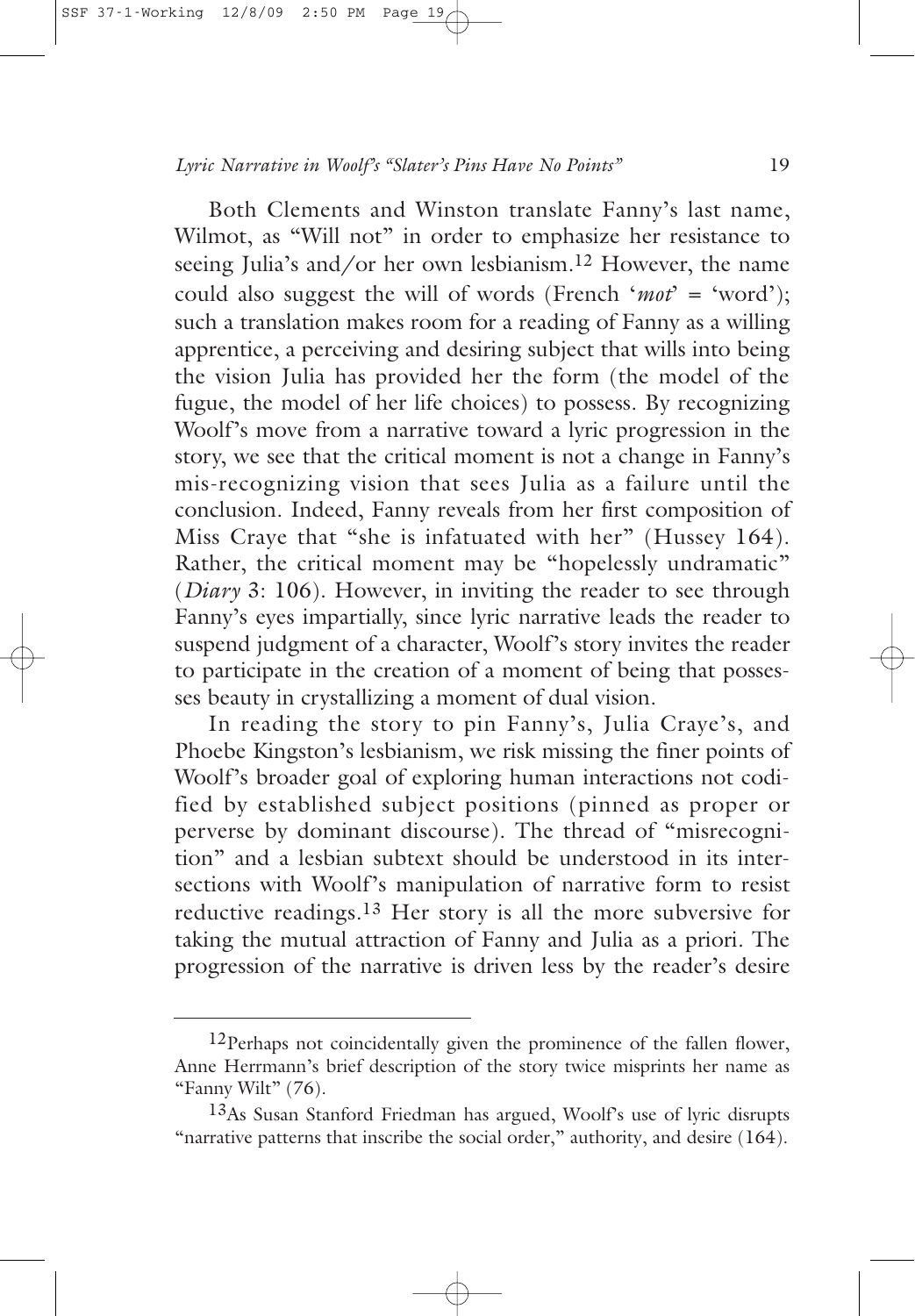to see Fanny finally realize that she feels erotic love for Miss Craye, than by the reader's desire to see Fanny meet Miss Craye's embrace by their mutual recognition of their sympathetic, artistic vision of each other. Given this emphasis on reciprocity, Clements's assertion that "Miss Craye attempts in vain to pass her wisdom on to Fanny" who "remains blinded by the language and traditions of her culture" (22) suggests a failure in the implied Woolf's aim. Woolf's "point" seems, in contrast to Clements's analysis, the construction of a love lyric about two women seeing through and moving past the glass enclosures of "the language and traditions" of their culture, that ends with the success of both women. Miss Craye succeeds as a mentor in providing a medium to broaden Fanny's vision, which already desires to embrace alternatives, and Fanny succeeds as an apprentice artist and would-be lover in mastering the play of vision and desire of the other that Julia models.

# **3.** *Binary Stars*

Lyric narrative form enables Woolf to balance art and life, to negotiate solipsism and the formulas of easy sympathy. In "The Art of Fiction," Woolf challenges both reader/critic and artist to screw up their courage and "cut adrift from the eternal tea-table and the plausible and preposterous formulas which are supposed to represent the whole of our human adventure" (55). The result—"the story might wobble; the plot might crumble; ruin might seize upon the characters"—carries as triumphantly anarchic a tone as is echoed in the toppling masonry of *A Room of One's Own* and *Three Guineas*; the detection of a "wobble" that leads to the ruins of novelistic linear space and time enables a deconstruction and reappropriation of terms: "The novel, in short, might become a work of art" (55).

The double-voicing of the story's penultimate paragraph underscores the relationship of the implied author and Fanny's vision and belies a discernable "wobble." This section is particularly interesting for the changes from its appearance in *The*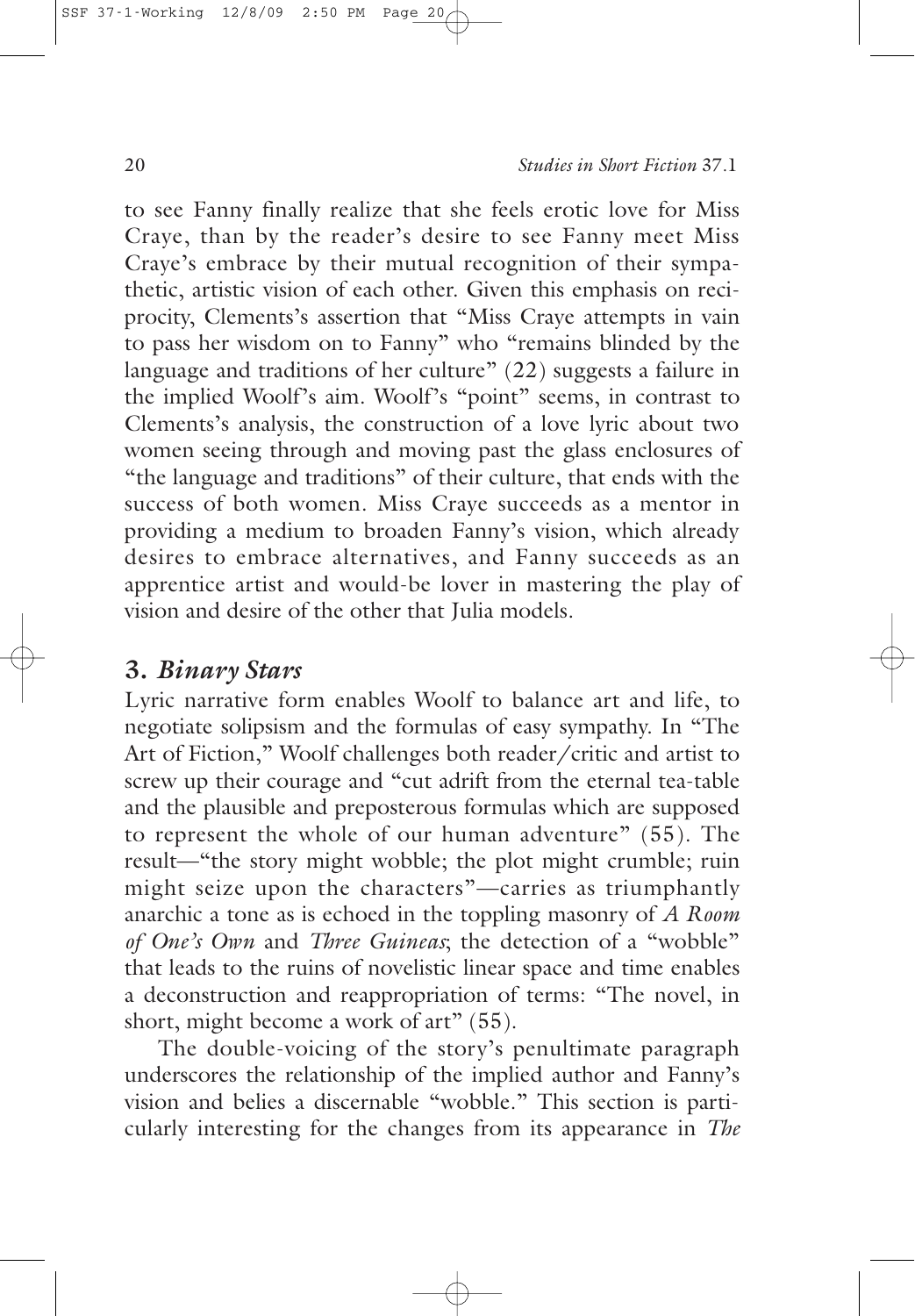*Forum* to *A Haunted House*. In both publications, the second to last paragraph follows Fanny finding the pin and the final unfinished sentence, "She saw Julia—" (63, 111). However, in *The Forum*, the next paragraph appears: "She saw Julia open her arms; saw her blaze; saw her kindle. Out of the night she burnt like a dead white star. Julia kissed her. Julia possessed her" (63). The short story collection includes significant changes: "Julia blazed. Julia kindled. Out of the night she burnt like a dead white star. Julia opened her arms. Julia kissed her on the lips. Julia possessed it" (111). In both, the metaphor of a "dead white star" is a great imaginative improvement for Fanny in aesthetically grasping Julia as compared to her earlier visions of Julia—her "driving look" seems to say "Stars, sun, moon" (104). The paragraph's "possessed her/it" underscores the progression of Fanny's imaginative power to create this moment of accord in their visions. Further, the passage's double-voicing creates a simultaneity of vision in implied author and reader.

The second version, disencumbered from the tags of free indirect speech ("she saw"), and changing the report of the action from a vague "Julia kissed her. Julia possessed her" to the more precise gesture of opened arms, the placement of the kiss, and then the change from "possessed her" to "possessed it," achieves two things. First, the second passage emphasizes the double-voicing; the voice of Fanny seeing Julia as a "dead white star" harmonizes with the artistry of the implied author by reducing the distance further by removing the emphasis on Fanny's vision. Second, the three sentences that follow beginning with "Julia" more precisely express the double movements of the story: now that Fanny has mastered the art of seeing (possessing) Julia, Julia has mastered her role as mentor; now that the ideal reader has come to this moment of vision and recognizes the power of the implied author's vision, the implied author has mastered her maieutic role as a writer pushing the boundaries of modern fiction. The "it" that is ultimately possessed, then, signifies not only Julia's possession of Fanny as beloved, not only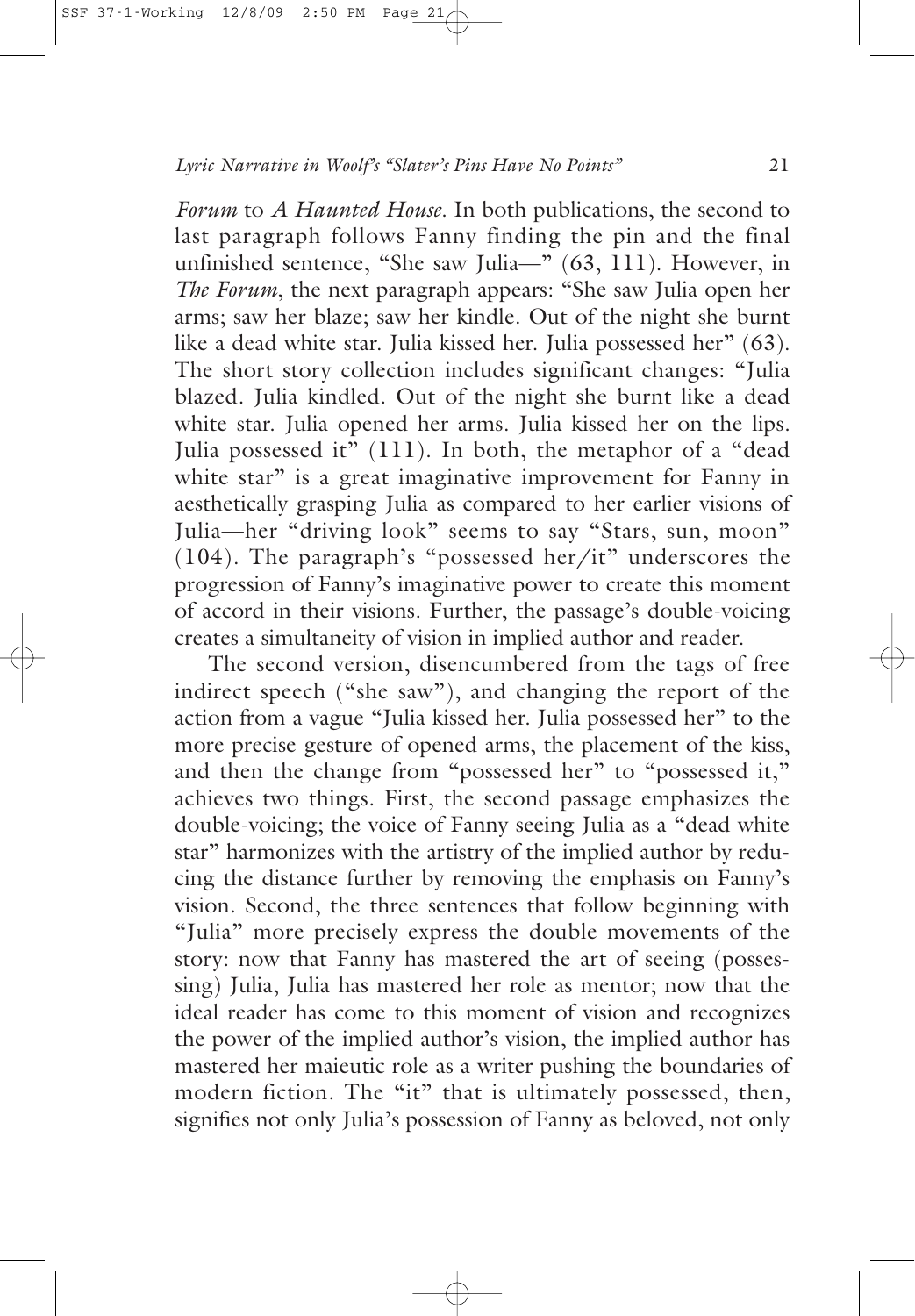Julia's and Fanny's possession of beauty in their simultaneous moments of being, but also the reader's and writer's possession of that same beauty in creating that moment. The ambiguity of the moment of possession, whether it can be said that Julia, Fanny, or the reader possesses an understanding of the other, is the absent point to which Woolf draws readers.

The "moment of ecstasy" is a four-voice coda: Fanny, Julia, the implied author, and the implied reader (110). The compounded pleasure of the implied reader comes from the attenuated presence the implied author achieves by allowing the reader to feel with Julia and Fanny while also seeing the pattern in which the moment is embedded. Here, Woolf gives her readers and "characters that little extra push which frees them" ("Phases of Fiction" 93). It has been, then, a double fugue from beginning until the end, in which the second subject is the relatively subdued call of the implied author to the reader—that is, until the last lines of the story, when the reader is encouraged to take up an answer to the first subject's theme. The ambiguities, stabilized tensions, that produce the ecstasy of the final moment empower the implied reader to take up the theme and begin imagining and unraveling his or her own response. The density of the line "dead white star" to describe Julia is a seductively suggestive thought in its evocation of binary stars, for example. The white dwarf star drawing light and heat from a star caught in synchronous orbit (discovered in the 1920s as a result of the "wobble" of Sirius B around Sirius) is introduced as a new metaphor for the relationship of the two women in the story, as well as the author and reader in plotting the collapse of the conventions of fiction (Tucker 125).14

<sup>&</sup>lt;sup>14</sup>In the 1920s, the emergence of quantum mechanics enabled astronomers to describe the relationship of Sirius and its companion star; the gravitational force of a collapsing star (a white dwarf) may create a binary element of two stars in which the greater dead white star contracts until its inner core is exposed while it accretes matter from the star that it has drawn into its orbit and with which it then remains in synchronous rotation (Tucker 126–27).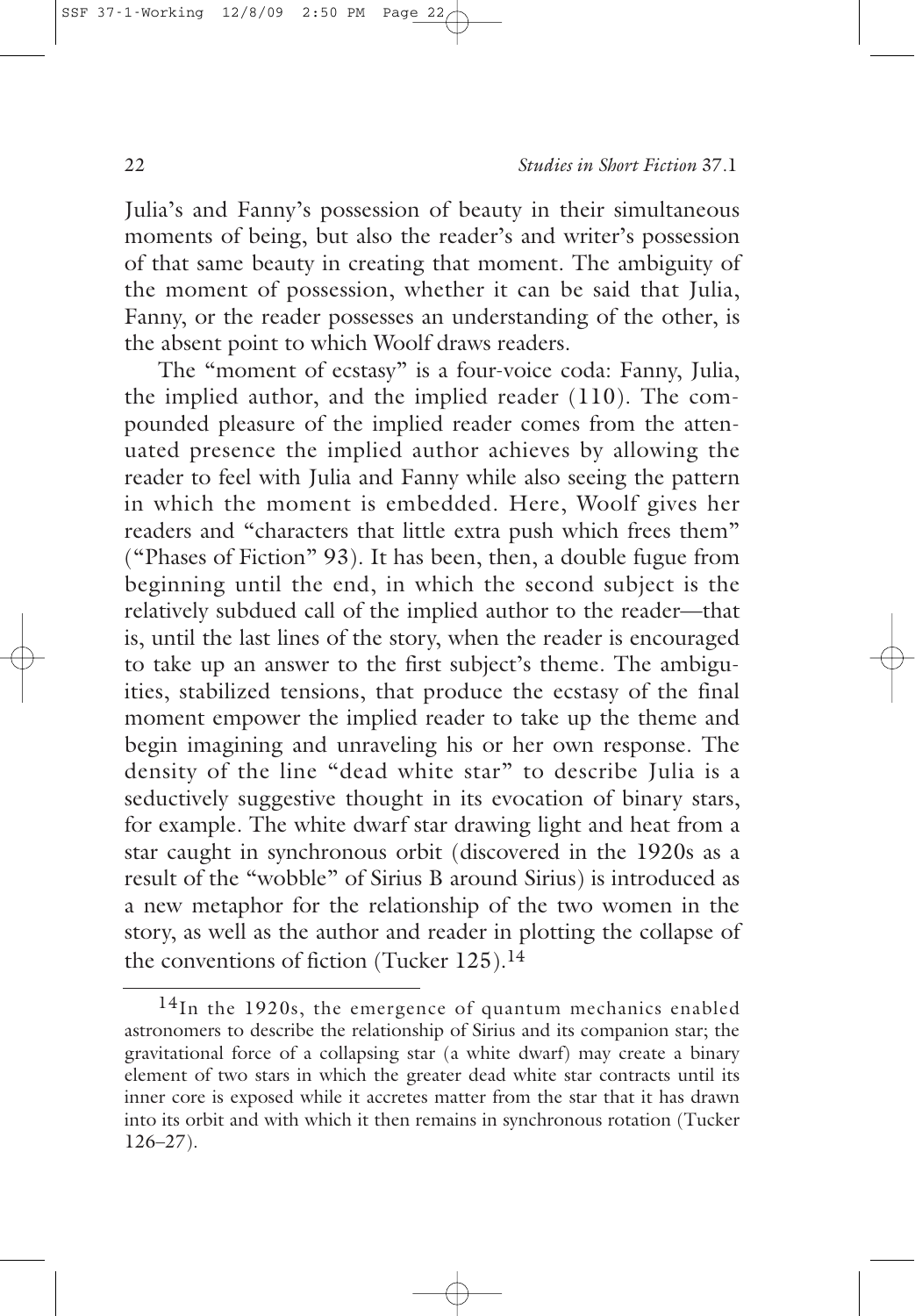The deconstructive move of the text is particularly poignant, since in finally exposing the limits and falsity of ever truly "seeing" an other and thus possessing that other, the text manages nonetheless to seduce the reader to continue the attempt, to accept the invitation to the attempt to see an other, to grasp the ever elusive matter of beauty and subjectivity. The implied reader can revel in the "moments of being" and at the same time recognize the voice of the implied author suggesting that the poignancy of those moments is founded foremost on the "moments of non-being," the "cotton wool" or patterning of daily life and conventional fiction ("A Sketch of the Past" 70–73). The implied reader ends the story with a sense of ascendancy, a willingness and joy in pursuing the paradox, particularly as a result of the implied Woolf's ability to reveal in the course of the text that she has called to the implied reader as to a beloved, the "favourite pupil" (105). Thus, the implied reader is embraced by the final lines, caught in a synchronous orbit.

To return, then, to judging the practical success of Woolf's story according to the standards she has defined in her own theory: is Woolf's story successful if, as my challenge to Hafley's and Clements's readings suggests, I must argue for a broadened understanding of the story? Like Fanny, I say "yes." Woolf succeeds precisely because her ideal reader is an active reader. As readers who then write, each engages with the text precisely from a feeling that he or she is the implied Woolf's ideal reader, the beloved the text posits that will come with the vision that can "see" the text rightly. Woolf's call for a new direction for fiction is thus nearly always already consummated in this lyric romance—between the implied author and ideal reader—and whatever the departures readers take, they answer the call in the affirmative, since it is ultimately the reader's engagement that the text desires. Don't you always find that?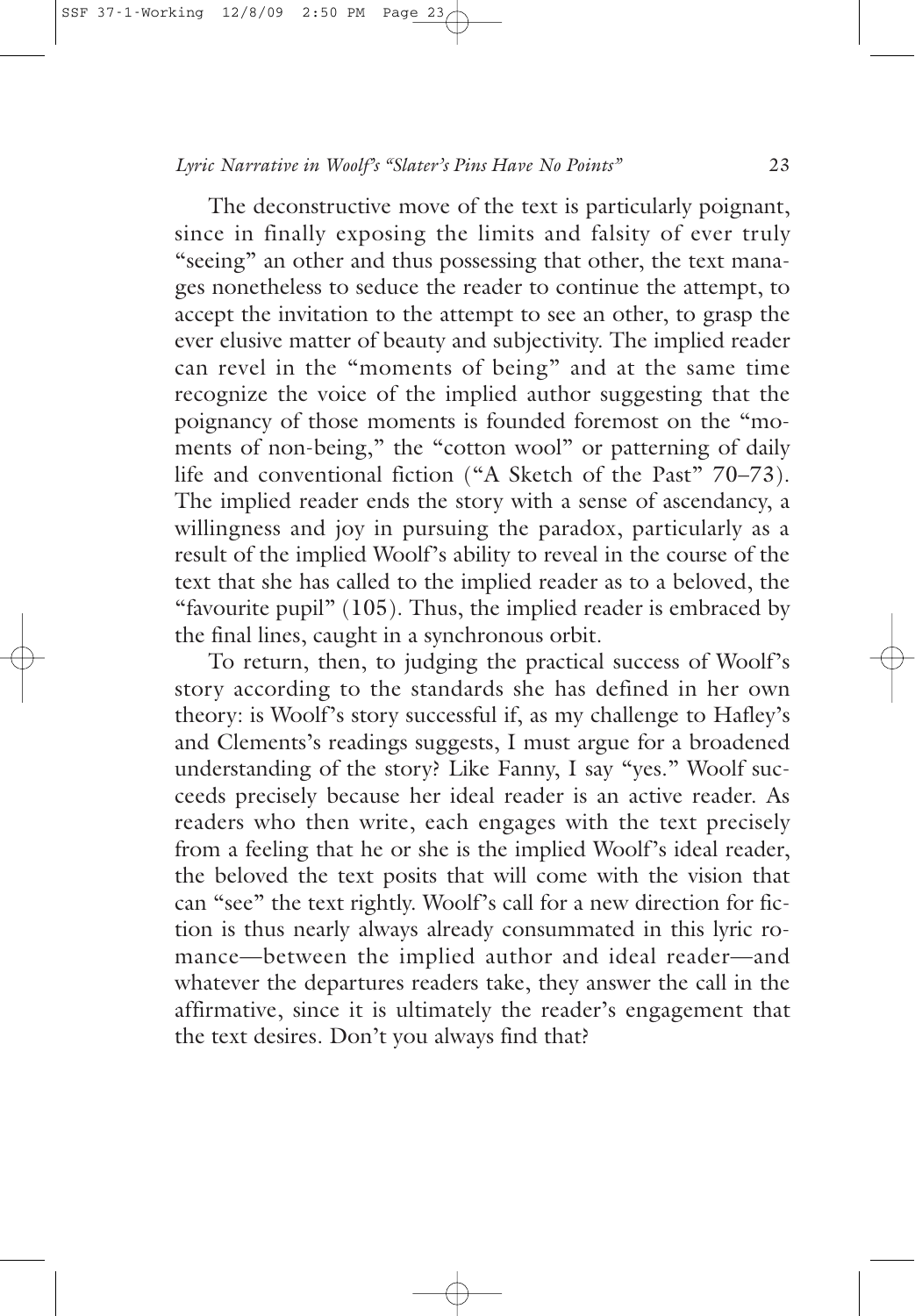#### SSF 37-1-Working 12/8/09

WORKS CITED

- Baldwin, Dean R. *Virginia Woolf: A Study of the Short Fiction.* Boston: Twayne, 1989.
- Clements, Susan. "The Point of 'Slater's Pins': Misrecognition and the Narrative Closet." *Tulsa Studies in Women's Literature* 13 (1994): 15–26.
- Cohn, Dorrit. *Transparent Minds: Narrative Modes for Presenting Consciousness in Fiction.* Princeton: Princeton UP, 1978.
- DuPlessis, Rachel Blau. *Writing Beyond the Ending: Narrative Strategies of Twentieth-Century Women Writers.* Bloomington: Indiana UP, 1985.
- Friedman, Susan Stanford. "Lyric Subversion of Narrative in Women's Writing: Virginia Woolf and the Tyranny of Plot." *Reading Narrative: Form, Ethics, Ideology*. Ed. James Phelan. Columbus: Ohio State UP, 1989. 162–85.
- Hafley, James. "On One of Virginia Woolf's Short Stories." *Modern Fiction Studies* 2 (1956): 13–16. Rpt. Baldwin 139–44.
- Herrmann, Anne. *Queering the Moderns: Poses/Portraits/Performances.* New York: Palgrave, 2000.
- Hussey, Mark. *Virginia Woolf A–Z: A Comprehensive Reference for Students Teachers and Common Readers to Her Life, Work and Critical Reception*. New York: Oxford UP, 1995.
- Laurence, Patricia. "The Facts and Fugue of War: From *Three Guineas* to *Between the Acts*." *Virginia Woolf and War: Fiction, Reality, and Myth.* Ed. Mark Hussey. Syracuse: Syracuse UP, 1991. 225–45.
- Lilienfeld, Jane. "'Must Novels Be Like This?': Virginia Woolf as Narrative Theorist." *Virginia Woolf: Texts and Contexts.* Ed. Beth Rigel Daugherty and Eileen Barrett. New York: Pace UP, 1996. 123–28.
- Meisel, Perry. *The Absent Father: Virginia Woolf and Walter Pater.* New Haven: Yale UP, 1980.
- Phelan, James. *Narrative as Rhetoric: Technique, Audiences, Ethics, Ideology.* Columbus: Ohio State UP, 1996.
- Sadie, Stanley, ed. *The New Grove Concise Encyclopedia of Music.* New York: Norton, 1994.
- Tucker, Wallace H. *The Star Splitters: The High Energy Astronomy Observatories*. Washington DC: NASA, 1984.
- Winston, Janet. "Reading Influences: Homoeroticism and Mentoring in Katherine Mansfield's 'Carnation' and Virginia Woolf's 'Moments of Being: Slater's Pins Have No Points.'" *Virginia Woolf: Lesbian Readings.* Ed. Eileen Barrett and Patricia Cramer. New York: New York UP, 1997.